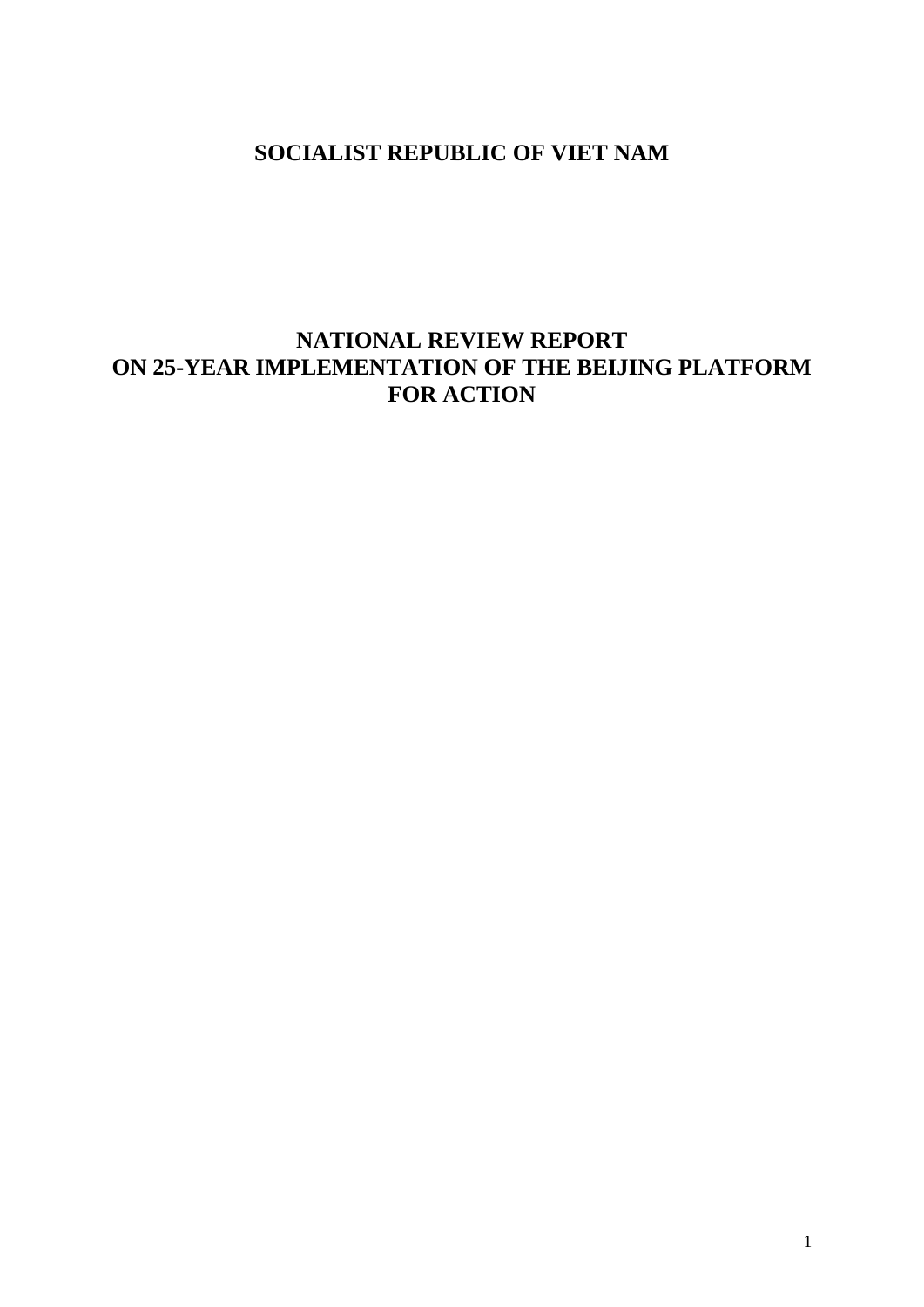# **Contents**

| THE BEIJING DECLARATION AND PLATFORM FOR ACTION: ACHIEVEMENTS AND<br><b>CHALLENGES OF IMPLEMENTATION DURING 2014-2019, AND NEXT PRIORITIES3</b> |                                                                                             |
|-------------------------------------------------------------------------------------------------------------------------------------------------|---------------------------------------------------------------------------------------------|
| 1.1.                                                                                                                                            |                                                                                             |
|                                                                                                                                                 |                                                                                             |
|                                                                                                                                                 | 1.3. NATIONAL PRIORITIES ON IMPLEMENTING THE BEIJING DECLARATION AND PLATFORM FOR ACTION7   |
|                                                                                                                                                 | RESULTS FROM THE IMPLEMENTATION OF THE CRITICAL AREAS OF THE BELJING                        |
| 2.1                                                                                                                                             |                                                                                             |
| 2.2.                                                                                                                                            |                                                                                             |
| 2.3.                                                                                                                                            |                                                                                             |
| 2.4.                                                                                                                                            |                                                                                             |
| 2.5.                                                                                                                                            |                                                                                             |
| 2.6.                                                                                                                                            |                                                                                             |
|                                                                                                                                                 |                                                                                             |
| 3.1.                                                                                                                                            |                                                                                             |
| 3.2.                                                                                                                                            | PROCEDURES FOR EXECUTION, SUPERVISION AND MONITORING OF THE IMPLEMENTATION OF               |
|                                                                                                                                                 |                                                                                             |
| 4.1.                                                                                                                                            |                                                                                             |
| 4.2.<br><b>NAM</b>                                                                                                                              | THE NATIONAL SET OF INDICATORS TO MONITOR THE IMPLEMENTATION PROGRESS OF SDGS OF VIET<br>28 |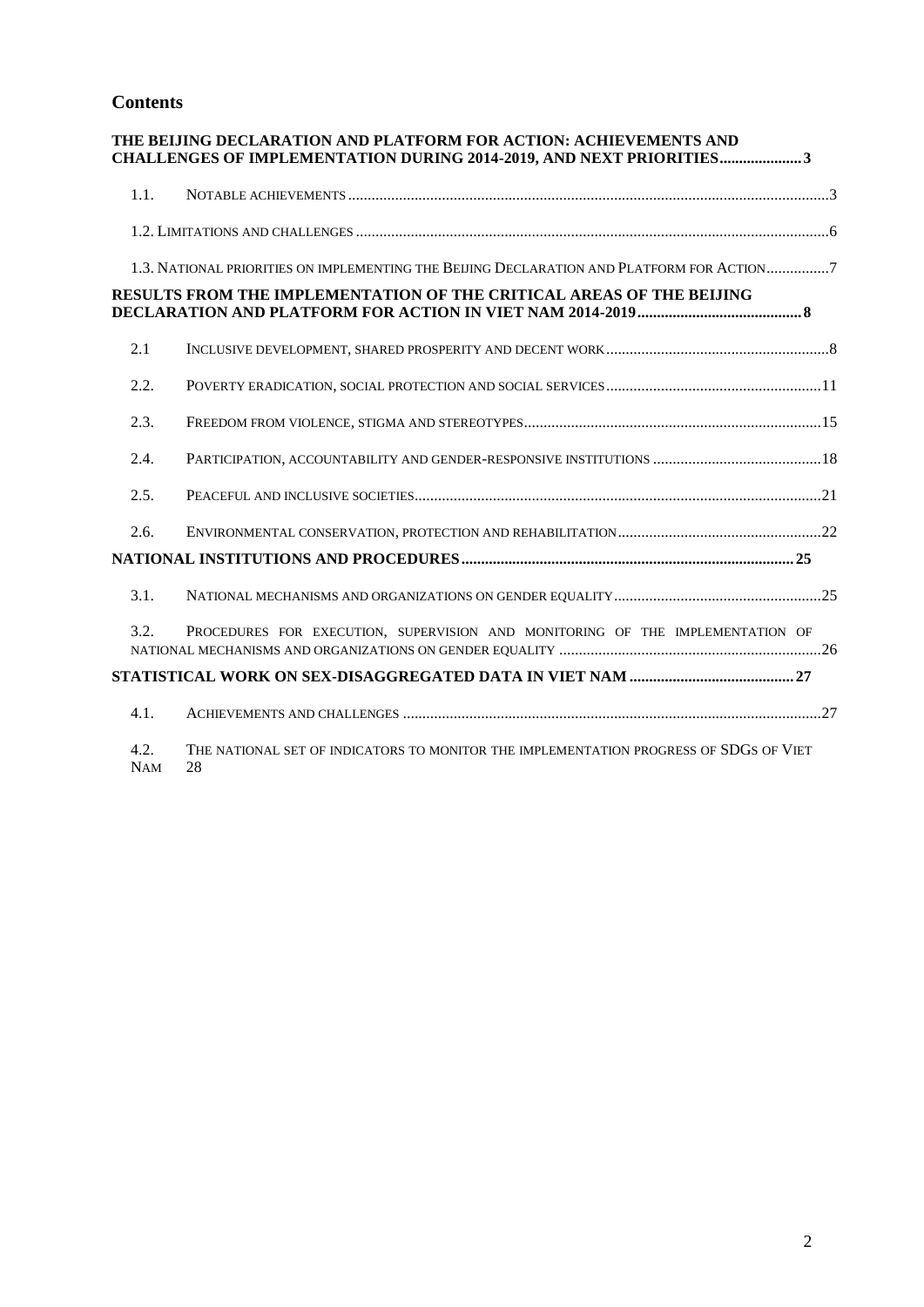# **SECTION 1**

# <span id="page-2-0"></span>**The Beijing Declaration and Platform for Action: achievements and challenges of implementation during 2014-2019 and next priorities**

The current population of Viet Nam is 96.2 million, of which men account for 49.8 per cent and women 50.2 per cent. <sup>1</sup> The average life expectancy is 73.5 years, 70.9 for men and 76.2 for women.<sup>2</sup>

### <span id="page-2-1"></span>**1.1. Notable achievements**

# *1.1.1. Improved legal and institutional framework to promote gender equality and women's empowerment*

Viet Nam has been striving to improve the legal framework on gender equality, notably by strengthening laws to ensure the principles of gender equality and nondiscrimination, as well as the prevention of and response to violence against women. Specifically, laws now ensure equal participation of men and women in state management and social activities (2014 Law on Organization of the National Assembly). The law also ensures equal benefits and interests to men and women when they enter the labour market (2014 Law on Social Insurance, 2015 Law on Occupational Safety and Health, draft revised Labour Code). There are provisions to ensure that boys and girls have access to the same number of years of schooling and enjoy equally favourable conditions for the completion of general education as well as selection for fields of study and training (2014 Law on Vocational Education). Legislation now ensures equal opportunities for men and women in doing business and prioritizes support for small and medium-sized enterprises owned by women, as well as for small and medium-sized enterprises (SMEs) employing more women workers (2017 Law on Support to SMEs).

The Law on Promulgation of Legal Normative Documents, adopted in 2015, requires drafting agencies of specialized codes and laws to comply with the regulations on mainstreaming gender equality in the formulation of legal normative documents. <sup>3</sup> This requirement has widened the scope of gender mainstreaming in Government Decrees and Prime Minister's Decisions. Of the 111 legal documents passed since 2015, 40 documents included gender mainstreaming as regulated.<sup>4</sup> Ministries and ministry-level agencies have coordinated with the National Assembly Committee for Social Affairs to organize consultation forums, conferences and workshops with experts experienced in gender and specialized working areas in order to assess the impact of policies from a gender perspective and promote the integration of gender equality issues in formulating, proposing and promulgating documents.

The 2015 revised Law on State Budget prioritizes budget allocations for gender

<sup>1</sup> Preliminary results of the 2019 Census on Population and Housing.

<sup>&</sup>lt;sup>2</sup> Report on implementation of national targets on gender equality in 2018, the Government of Viet Nam.

<sup>&</sup>lt;sup>3</sup> Article 5 of the Law on Promulgation of Legal Normative Documents.

<sup>&</sup>lt;sup>4</sup> The 2017 Report of the Ministry of Justice.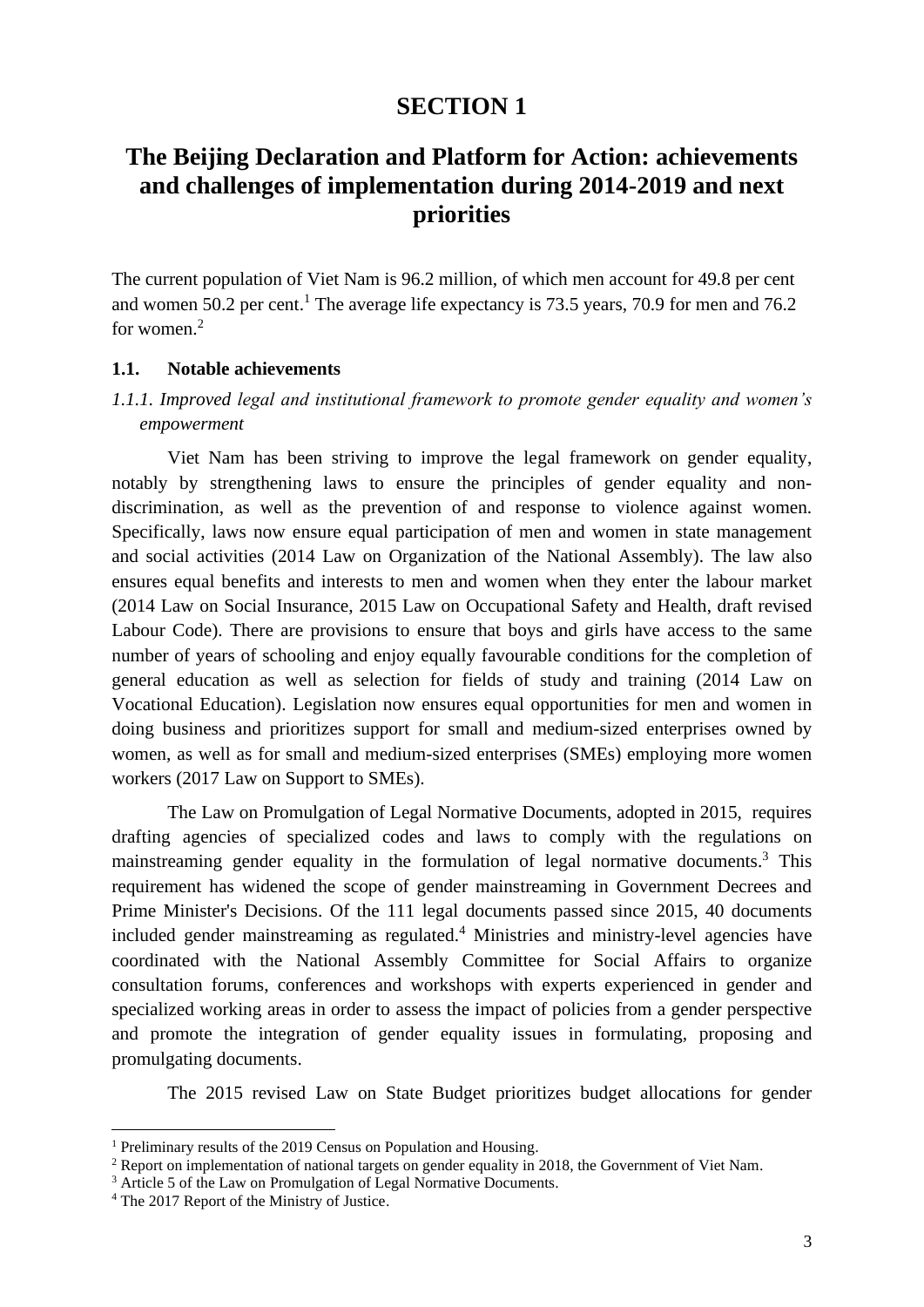equality targets and identifies gender equality as one of the bases for the annual state budget estimate. The 2015 Law on Election of Deputies to the National Assembly and People's Councils first introduced regulations to ensure the minimum percentage of women in the official candidates list is 35 per cent.

The government, ministries, ministry-level agencies and localities have been paying due attention to the mainstreaming of gender equality issues in the formulation and enforcement of laws and policies with remarkable results. This is especially the case regarding the socio-economic plans at the different levels of sectors, regions and localities. The Prime Minister enacts a directive on the formulation of socio-economic development plans and state budget estimates annually. The Ministry of Planning and Investment then issues a guiding framework for the formulation of socio-economic development plans for ministries, sectors and localities, in which the contents related to the promotion of gender equality is always mentioned. (See section 2 of this report).

During this period, Viet Nam has promulgated and implemented a vast array of policies, programmes, and schemes to promote gender equality in all spheres of social life. These include the National Action Programme on Gender Equality for 2016-2020; the Project "Controlling the Imbalance of Sex Ratio at Birth (SRB) for 2016-2025"; the Scheme to implement gender equality measures for female staff, civil servants and public employees for 2016-2020; the Scheme on Gender-based Violence Prevention and Response for 2016-2020 with a Vision to 2030; and the Scheme to Support Gender Equality Activities in Ethnic Minority Areas for 2018-2025. The Prime Minister also issued a Decision on amendments and supplements to the National Strategy on Gender Equality for 2011-2020 that add specific measures to effectively implement policies on gender equality and advancement of women<sup>5</sup>.

National authorities have placed great importance on instruction and guidance regarding the implementation of international commitments related to gender equality. The Prime Minister approved the National Action Plan for implementation of the 2030 Agenda for Sustainable Development, which is divided into two implementation phases: 2017-2020 and 2020-2030. <sup>6</sup> The Plan emphasizes equal development opportunities for every individual and community, and commits to the implementation of Sustainable Development Goal (SDG) 5 on achieving gender equality and the empowerment of women and girls with specific targets, as required by the United Nations and in line with the national context. In 2017, the Prime Minister approved the Plan for the implementation of the General Recommendations from the Committee of the Convention of the Elimination of all Forms of Discrimination Against Women (CEDAW) for 2017-2020. The approval clearly assigned ministries, sectors and localities to implement the CEDAW Committee's recommendations in alignment with required content and a specific timeframe and roadmap.

The aforementioned efforts are assessed to be among the outstanding successes. They have created reasonably solid legal corridors for agencies, units and organizations to issue and implement specific measures with the aim of strengthening the roles and participation of both men and women in the country's development. This also further demonstrates the extent of Viet Nam's point of views and determination in promoting gender equality and the

<sup>5</sup> Decision No. 800/QD-TTg was approved by the Government Prime Minister on 2 July 2018.

<sup>6</sup> Decision No. 622/QD-TTg was approved by the Government Prime Minister on 10 May 2017.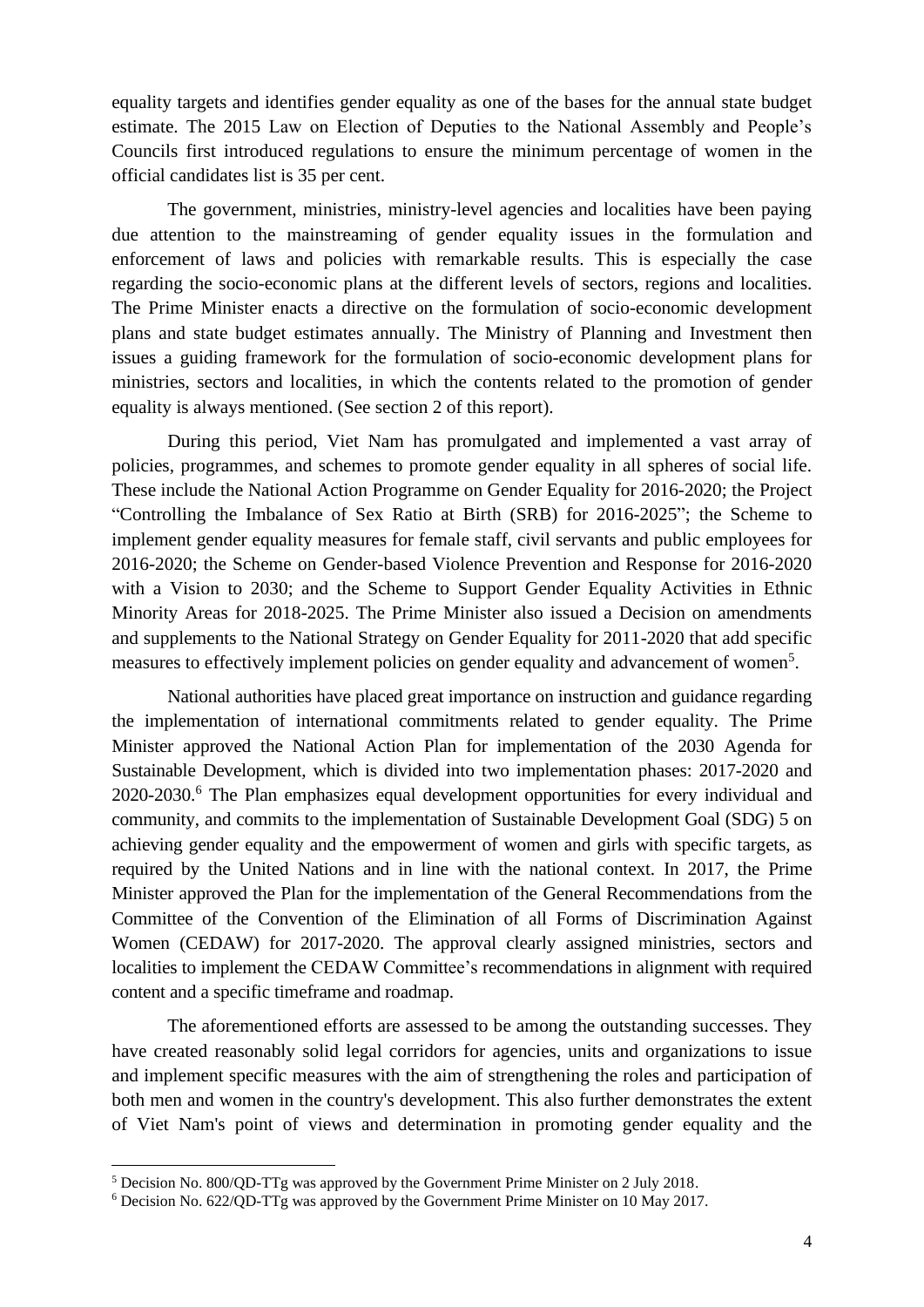empowerment of women.

#### *1.1.2 Increased women's participation in the sphere of politics*

Promoting the participation of women in leadership and managerial positions while ensuring the principle of gender equality in the political sphere at all levels remains central to both the content of legal documents and policies and to the directions given to central and local leaders regarding implementation.

For the first time, Viet Nam has a Chairwoman of the National Assembly. The proportion of women participating in the Politburo increased from 12 per cent in 2012 to more than 17 per cent in 2016. Women make up 10 per cent of the Party Central Executive Committee Tenure XII, with 20 out of 200 members, up by one per cent from Tenure XI. As of June 2019, Viet Nam has had a woman Vice President and one female minister out of 22. There are key female leaders in 14 out of 30 ministry-level agencies and other government agencies. The proportion of National Assembly female deputies is 27.06 per cent during the 2016-2021 tenure, an increase of 2.54 per cent compared with the 2011-2016 tenure, and higher than both the global and Asian averages (23.4 and 18.6 per cent, respectively). Viet Nam is in the list of countries with high rate of National Assembly female deputies in the region and in the world (See section 2 for details).

## *1.1.3 Ensuring gender equality in the economy, labour and employment*

Viet Nam recognizes that women's participation in labour and employment, and other economic activities will enhance not only their status and boost their contribution to the economy and but also add social value to the country overall. Therefore, when issuing and implementing relevant legal documents and policies, equal opportunities must be ensured for both men and women in the establishment of businesses; the performance of business and production activities; business management; access to information, capital, markets and labour resources; the reduction of gender gaps in labour and employment; and the guarantee of equal rights for women workers in accessing insurance and health care... (See section 2.1 on inclusive development, shared prosperity and decent work for details).

The proportion of women in the labour market in Viet Nam is higher than the global average. In 2017, the labour force participation rate of Vietnamese women was 71.2 per cent,<sup>7</sup> compared with 61.1 per cent for East Asia and the Pacific region, and 49.6 per cent globally. <sup>8</sup> The proportion of women starting new jobs has been 48 per cent annually or higher. Women run a quarter of the small and medium enterprises, which employ more than one million workers. In 2018, the rate of business owners who are women was 26.54 per cent nationwide, of which 31.6 per cent were in urban areas and 18.7 per cent in rural areas.<sup>9</sup>

# *1.1.4 Pilot development and replication of diversified models regarding the provision of support services for gender equality and for the prevention and control of genderbased violence*

The establishment and maintenance of service models that support gender equality have made support services more and more accessible. A series of models has been piloted at the local level. These include social work centres providing support services on gender

<sup>7</sup> ILSSA, 2017.

<sup>8</sup> World Bank, 2017.

<sup>9</sup> Survey on Labour and Employment, 2018.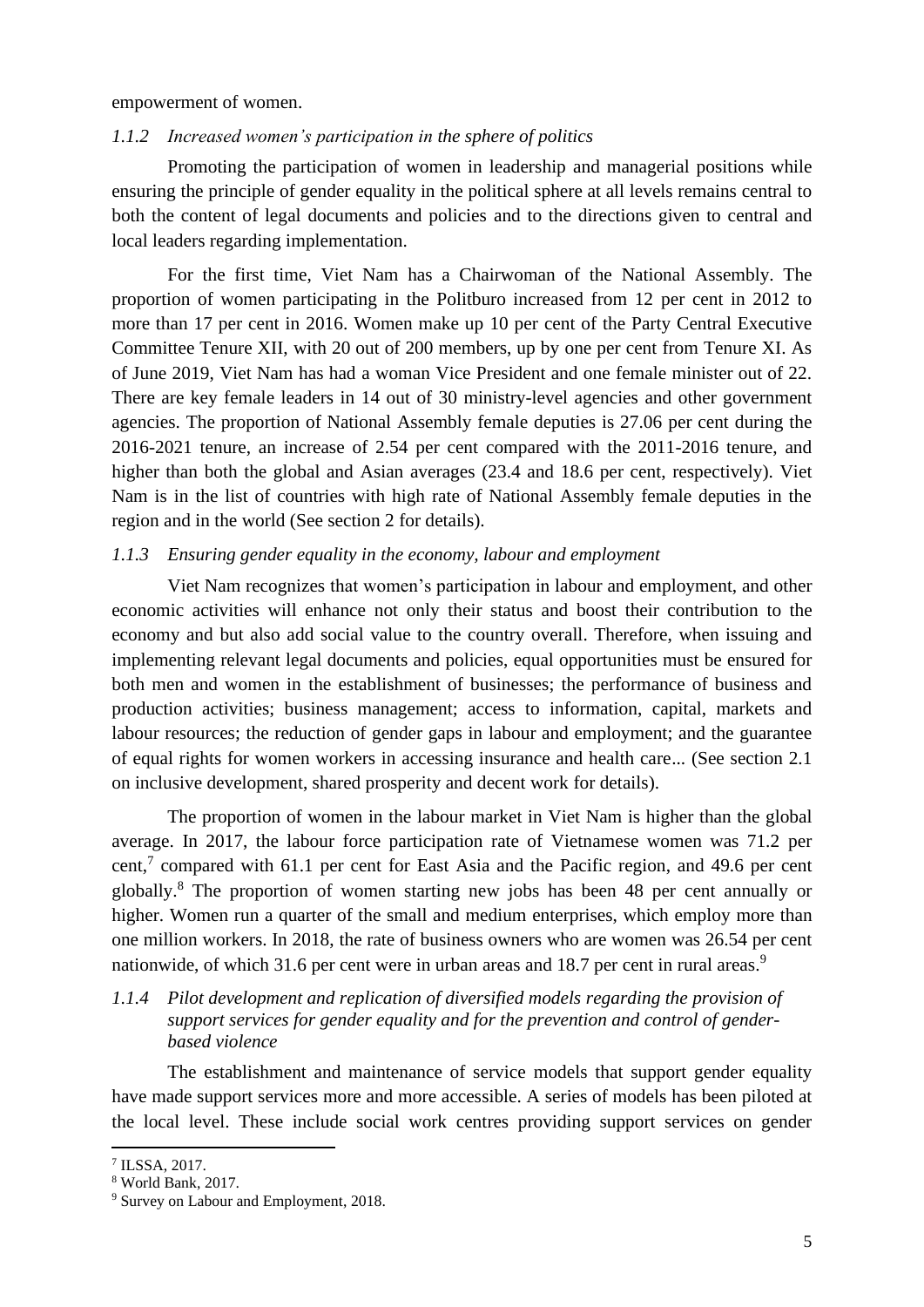equality; facilities providing support to victims of gender-based violence; women's clubs for those at risk of being forced to marry foreigners; safe and friendly cities for women and girls; and women's shelters in the community. Viet Nam is also one of ten countries piloting the UN global programme for an Essential Services Package (ESP) for women and girls subject to violence for 2018-2019.

The implementation of these models has helped to raise awareness of gender equality and the importance of the prevention of and response to gender-based violence. Notable results include the improved design and implementation of support services in law enforcement, justice, health care and social protection for women and girl survivors of violence, which testify to the models' effectiveness. The localities have become more gender responsive in formulating and implementing policies and laws and have committed to allocating budgets for such implementation.

Viet Nam's aforementioned efforts and achievements in gender equality have been recognized by the international community. The World Economic Forum ranked Viet Nam  $6<sup>th</sup>$  out of 57 countries regarding the rate of women entrepreneurs; 56<sup>th</sup> out of 156 in implementation of the SDGs, more specifically  $26<sup>th</sup>$  out of 156 in realization of SGD 5 on gender equality and women's empowerment; and 77<sup>th</sup> out of 149 in relation to the gender gap index. 10

## <span id="page-5-0"></span>**1.2. Limitations and challenges**

Law and policy enforcement have faced numerous difficulties: a number of laws and sub-law documents still do not fully incorporate thorough gender mainstreaming or are gender neutral; knowledge and understanding of gender equality demonstrated by policymakers are still limited; human, technical and budget resources for gender equality work are insufficient.

Gender stereotypes around women's roles and capacities for work, career development and leadership are constant barriers for women to find good jobs and earn higher incomes. The rapid changes in the workplace due to information technology and artificial intelligence, sometimes dubbed the Industrial Revolution 4.0, are also raising issues around professional and technical qualifications. Women face increased risks of job loss or degradation and the consequent impacts on their family life, their career development opportunities and on gender inequality in society. Viet Nam's female workforce remains largely concentrated in the informal sector, where access to comprehensive social protection is limited, including training opportunities, financial resources, income levels and social security programmes. The financial obstacles include a lack of flexible and convenient mechanisms to access bank loans or ensure equitable income. These obstacles all contribute to a myriad of difficulties that prevent women's equal access to economic development opportunities.

Widespread gender bias, patriarchal attitudes and gender stereotypes still often rigidly determine the roles and responsibilities of women and men in the family and in society. There is a persistent preference for sons over daughters in society. Child marriages and other

<sup>10</sup> 2018 Global Gender Gap Report by WEF.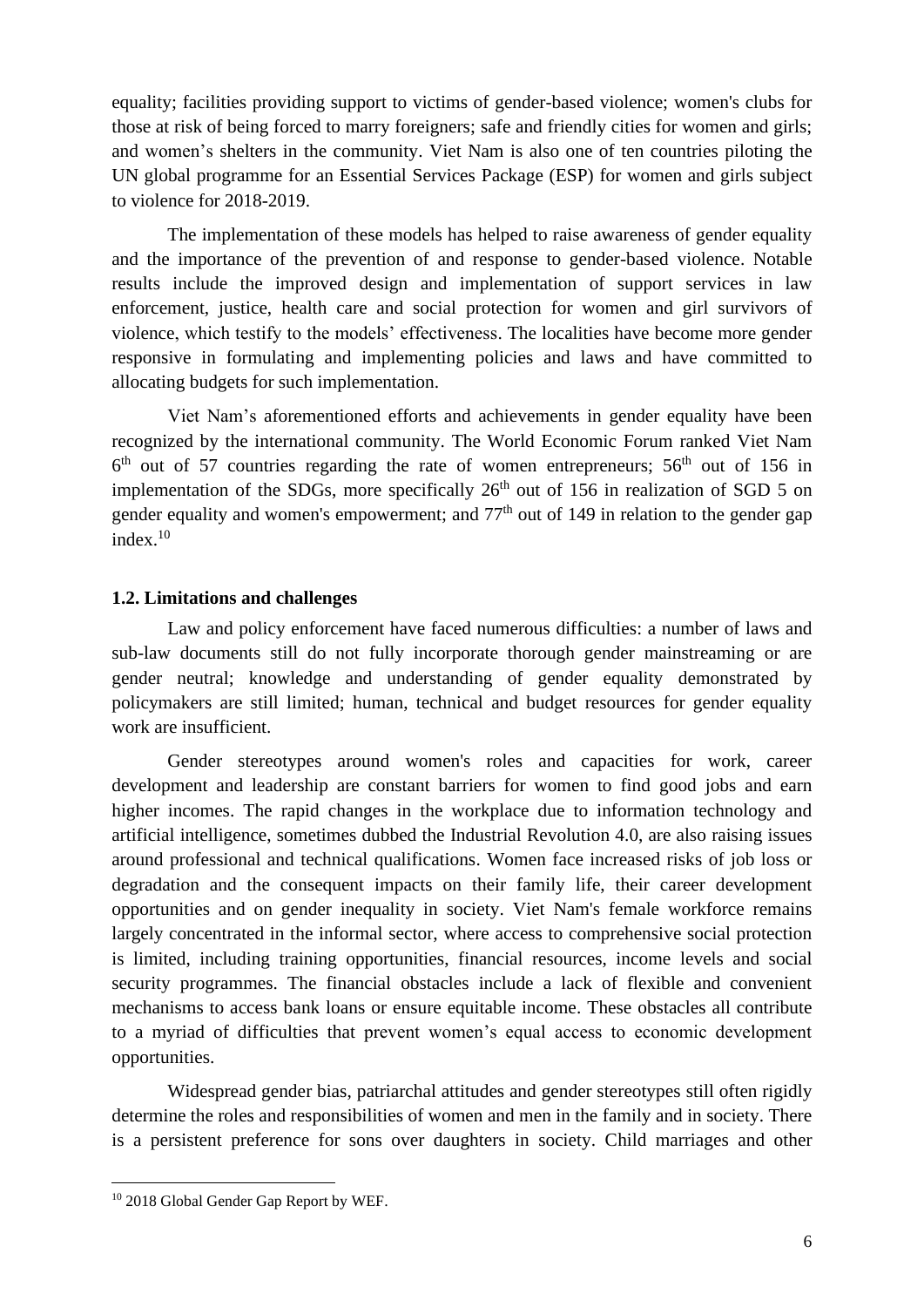harmful discrimination against women and girls still occur in some areas where ethnic minorities reside. Violence against women and girls is committed in various forms, such as dating violence, sexual harassment in public places and in the workplace, violence in schools, as well as violence against older women. Trafficking in women and children inside the country and across the border for sex and labour exploitation also persists.

Compiling information and statistics for reporting is still very difficult due to the lack of a sex-disaggregated database and because gender is still not fully mainstreamed into every sector. Systematic collection of comprehensive data on violence against women at the national and local levels is also still limited, which is compounded by the lack of support and recovery services for survivors of violence.

# <span id="page-6-0"></span>**1.3. National priorities on implementing the Beijing Declaration and Platform for Action**

## *1.3.1. Completion of laws and policies*

Continue to institutionalize views and policies of the Party into policies and laws for women and substantive gender equality, for the sake of comprehensive human and sustainable development.

Review the implementation of the Gender Equality Law and propose a roadmap for its revision, formulate the National Strategy on Gender Equality for 2021-2030; and the Action Plan and National Project on the Promotion of Gender Equality for 2021-2025.

Incorporate gender equality targets and tasks into the formulation and implementation of socio-economic development plans of all levels and sectors. Conduct monitoring and evaluation during implementation and resource allocation to ensure the successful implementation of gender equality targets under international agreements such as the Beijing Declaration and Platform for Action, CEDAW, and the SDGs.

## *1.3.2. Intensifying the implementation of gender equality and women's empowerment activities*

Promote education, communication and dissemination of State guidelines, policies and laws on gender equality. Enhance knowledge and understanding of gender and gender equality laws, for application by law enforcement, justice officers and advisors on gender equality at all levels.

Improve accountability of all levels and sectors in state management on gender equality. Intensify intersectoral coordination mechanisms that address gender issues. Increase number of officers working at all levels on gender equality and the advancement of women.

Promote the inspection, examination and supervision of the implementation of policies and laws on gender equality. Address violations of gender inequality legislation and cases of gender-based violence.

Propose further measures to promote gender equality in the spheres of politics, the economy, society and the family. Establish and develop service models to support the implementation of gender equality, and to minimize gender-based violence against both men and women.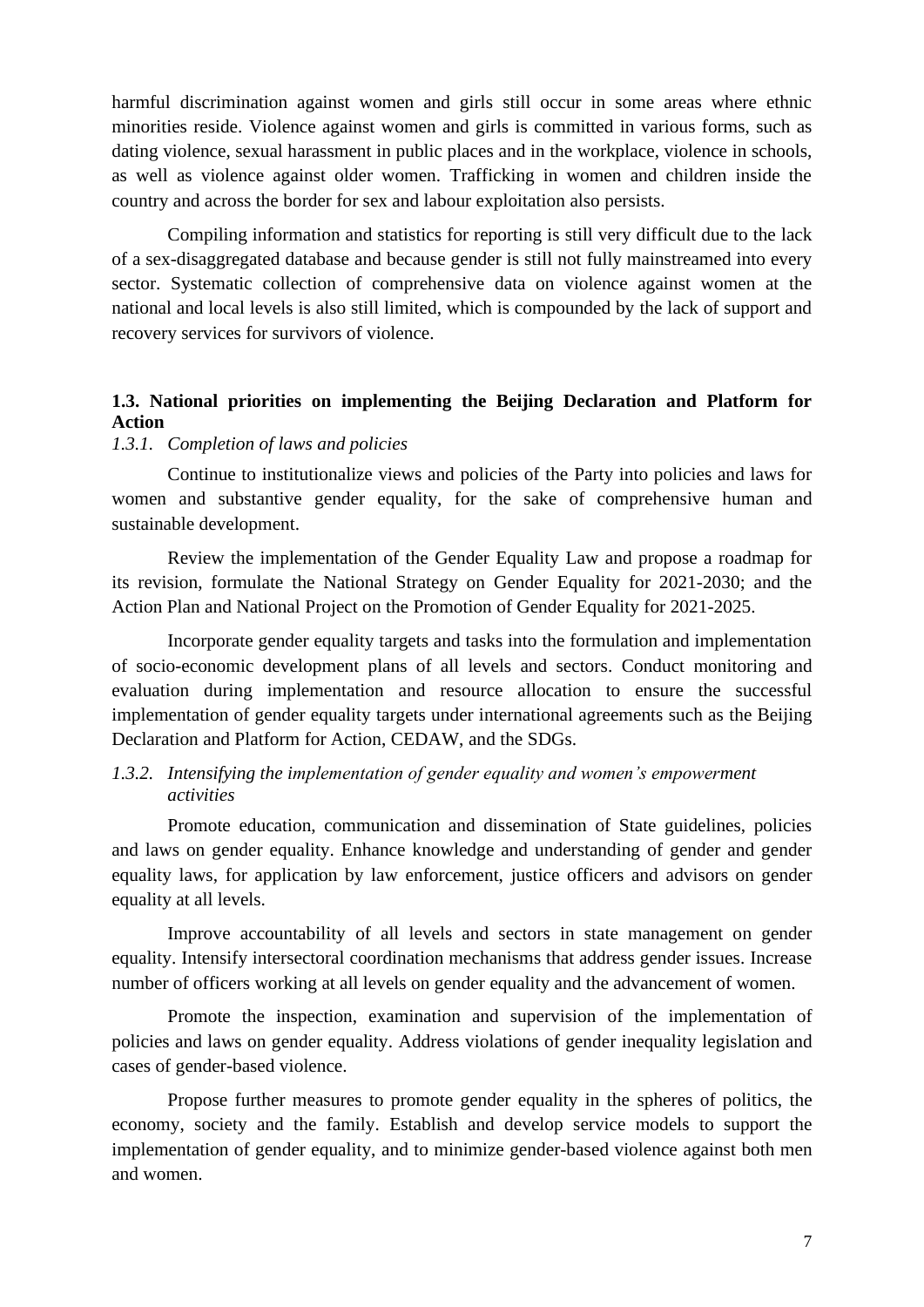### *1.3.3. Strictly implement the regulations on mainstreaming of gender equality issues*

Strictly implement the regulations on mainstreaming of gender equality issues in formulation and implementation of legal normative documents, strategies, plans and working programmes of ministries, *sectors, localities and units.*

#### *1.3.4. Carry out gender statistical work effectively*

Perform gender statistical work as stipulated, conduct scientific research, including forecasts regarding gender equality in all spheres, to supplement the argumentative or theoretical basis on gender equality and provide timely data to support the formulation and implementation of policies and laws on gender equality.

Reinforce international cooperation to learn and share experiences about implementing gender equality legislation. Mobilize resources to implement gender equality policies and legislation.

# **SECTION 2**

# <span id="page-7-0"></span>**Results from the implementation of the critical areas of the Beijing Declaration and Platform for Action in Viet Nam 2014-2019**

*\* This section provides an update on the progress on the implementation of the critical areas of the Beijing Declaration and Platform for Action from 2014 to the submission of the 25-year review report.* 

## <span id="page-7-1"></span>**2.1 Inclusive development, shared prosperity and decent work**

## *Laws, policies and implemented activities*

Viet Nam has a strong track record of promoting gender equality and improving the role and position of women in the sphere of work and employment. During the period 2015- 2019, Viet Nam has promulgated a great number of legal documents and executed a variety of policies and models aimed at securing the rights and interests of women workers, as well as decent work for society at large. These include: the SME Support Law (2017); several decrees detailing a number of articles of the Law on Social Insurance; the decree stipulating policies on job-creation support and the National Employment Fund; and the Scheme on Supporting Women in Starting a Business 2017-2025…

The SME Support Law (2017) stipulates support to SMEs with an emphasis on women-owned SMEs<sup>11</sup> that are eligible, including those employing a significant proportion of female labourers, will be given priority to receive support in advance. Enterprises owned

<sup>&</sup>lt;sup>11</sup> Article 3, the SME Support Law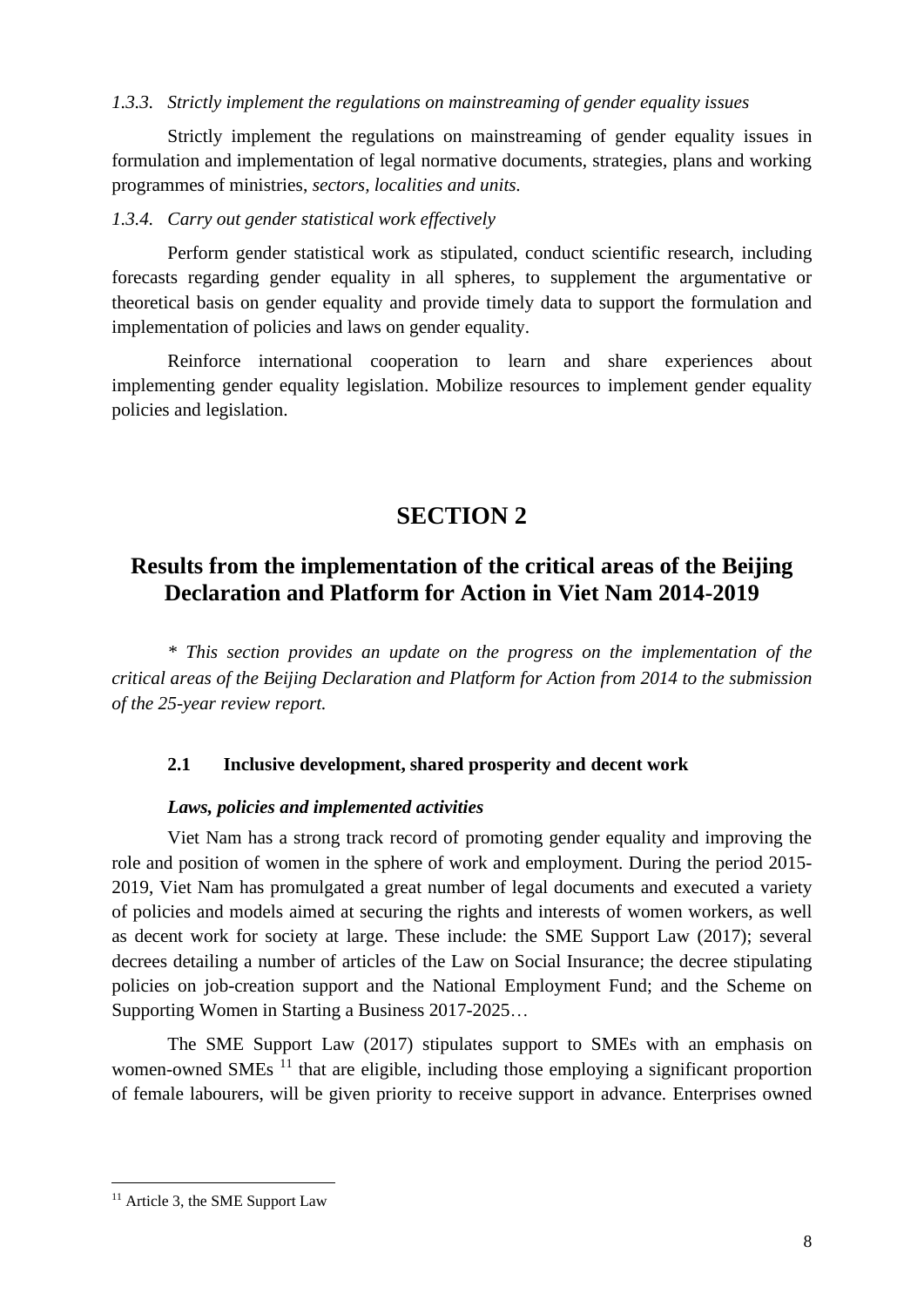by women will be exempted from training tuition fees.<sup>12</sup> These regulations are aimed at supporting women-owned businesses especially in rural, remote and hard-to-reach areas.

The maternity regime has been amended to increase the benefits to women and men from 1 January 2016, under the 2014 Law on Social Insurance and documents guiding its implementation. Men who are paying insurance premiums when their wives give birth are entitled to paternity leave of 5 days or more depending on the conditions of the birth (delivery type, number of babies). Working surrogate mothers are entitled to the benefits of the regime as they apply to antenatal care, miscarriage, abortion, stillbirth or pathological abortion, and giving birth, until the child is handed over to the mother who requested the surrogacy. Mothers requesting surrogacy are entitled to the maternity regime from the time of receiving the child until the child is 6 months old. When only a child's father is receiving social insurance, the father is entitled to a one-off lump sum that equates to two basic monthly salaries for each child born.

The National Employment Fund is still an important channel in creating jobs for workers, especially rural women workers. Its activities sending workers overseas provides workers in rural, remote and hard-to-reach areas with opportunities to receive vocational training and participate in the labour export market. In 2018, jobs were created for 147,631 workers through the National Employment Fund and 95,613 of those were women (65 per cent).

The Scheme on Supporting Women in Starting a Business for 2017-2025<sup>13</sup>, issued by the Prime Minister, includes a target for 2025 of 100,000 newly established women-owned enterprises receiving counselling and support for enterprise development. This support aims to raise women's awareness of the State's guidelines and policies on starting a business, and to galvanize the realization of business ideas, contributing to the implementation of overall national targets on enterprise development. Under the Scheme, the Vietnam Women's Union has organized a series of activities, including: training courses for women on business startup; trade fairs for women to connect and exchange; promoting the trade and consumption of products from women-owned businesses; encouraging women to initiate business ideas, supporting the completion of business plans and connecting them with the resources to realize those ideas; and launching movements for the excellence of production and business. These initiatives all aim to strengthen women's passion and aspiration to start a business, to establish a farm, or invest in some means of production, thereby increasing their income and allowing them to work step by step towards self-sufficiency.

In 2015, the Ministry of Labour-Invalids and Social Affairs (MoLISA), the Vietnam General Confederation of Labour (VGCL), the Vietnam Chamber of Commerce and Industry (VCCI) and the International Labour Organization (ILO) launched a Code of Conduct on Sexual Harassment in the Workplace and mobilize enterprises across Viet Nam to identify, prevent and handle sexual harassment in the workplace in both public and private sectors.

With the aim to constantly improve the lives and employment of women workers in industrial parks, myriad policies, programmes and projects have been executed, and businesses and stakeholders have been mobilized to participate. In 2015 the Prime Minister

<sup>&</sup>lt;sup>12</sup> Decree 39/2008/ND-CP dated 11 March 2018 detailing some Articles in the SME Support Law.

<sup>&</sup>lt;sup>13</sup> Decision No. 939/OD-TTg dated 30 June 2017.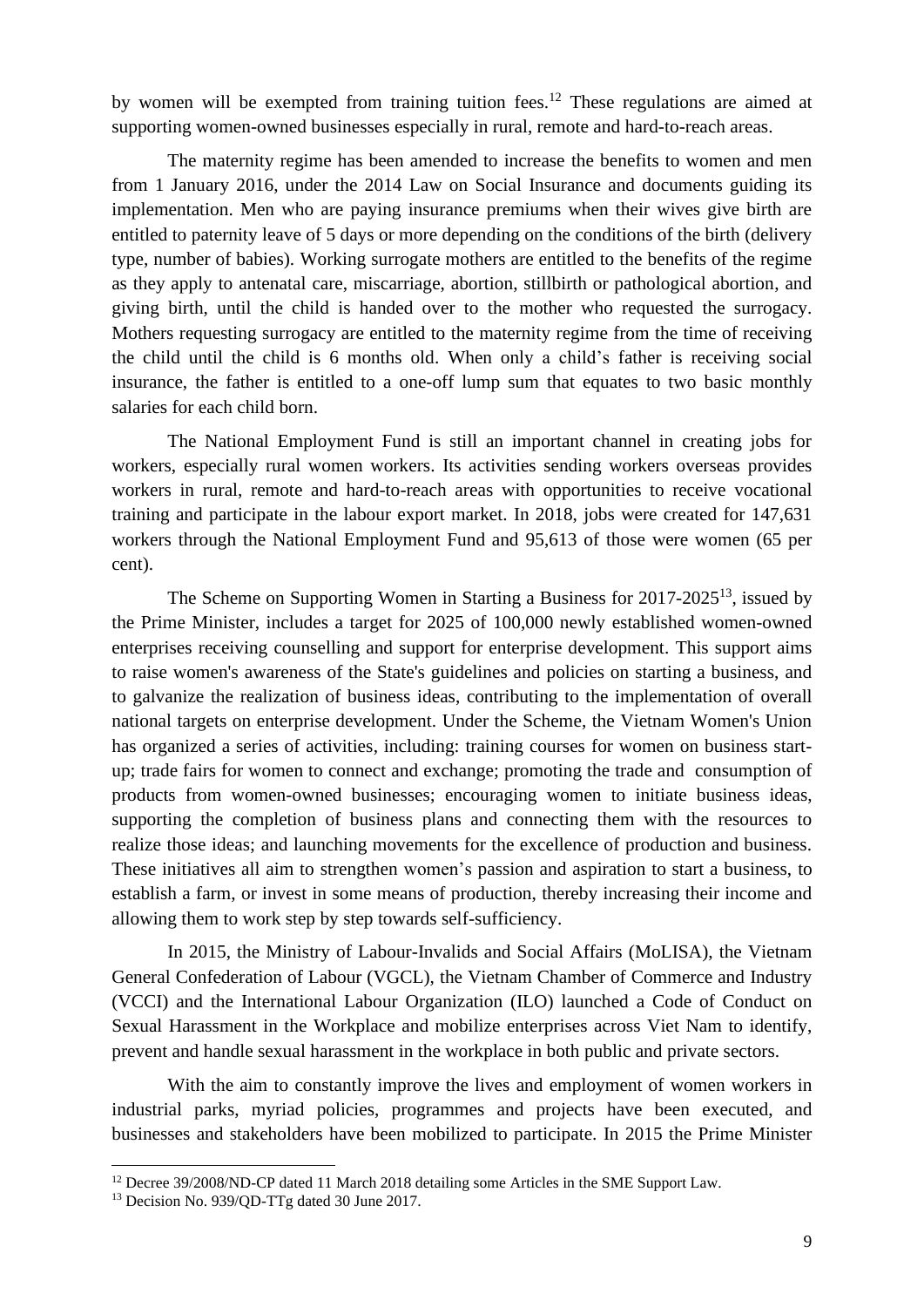issued Directive 09/CT-TTg on accentuating the implementation of solutions to increase the availability of school and preschool classes in industrial parks. This is another illustration of the State's determination to resolve the pressing issues in industrial parks related to housing, day care and kindergartens. There has been some evolution in the implementation of the State policy of socialization on the resources for education, including non-public preschools, especially in cities, townships, densely populated areas, and industrial parks. The private classes taking care of children younger than 18 months are meeting some of the day care needs of parents working in industrial parks for relatively low fees. These classes offer flexible childcare times that are suitable for parents' working shifts or seasonal work, to allow for convenient pickup and transport arrangements. In 2018, lunch support policy is also available to preschool teachers (including principals and vice principals) working at private childcare settings and private preschools, which is similar to the lunch support given to public preschool teachers.<sup>14</sup> The government also stipulates that employers shall install breast-milk extraction and storage rooms suitable for the given workplace conditions, for the needs of women workers and the employers' capacity, and that conform with the requirements for hygiene and privacy.<sup>15</sup>

In addition to the abovementioned policies, there is a wide range of models that provide support services for workers, and which are being implemented by organizations and agencies. These include the model titled *Club for women workers accommodated in lodging houses* in the residential clusters near industrial parks and export-processing zones, which is led by MoLISA, the VGCL and the Viet Nam Women's Union (VWU), such as the club model named *When parents are away from home,* implemented by VWU.

#### *Achievements*

Currently in Viet Nam there are about 25,000 women-owned SMEs, which contribute to vocational trainings and job creation for millions of women labourers. In 2018, the rate of women among entrepreneurs across the country was 26.54 per cent, consisting of 31.6 per cent in urban areas and 18.7 per cent in rural areas. <sup>16</sup> Viet Nam is the only country in Asia among the top 10 in the world in this index. It also ranked at number 33 in the index on women's opportunities and participation in the economy in 2017 and 2018, out of 144 and 149, respectively. 17

The labour force participation rate of Vietnamese women workers is 71.2 per cent, compared with 61.1 percent across the East Asia and Pacific region, and 49.6 per cent worldwide. The rate of new job creation for women workers has consistently been more than 48 per cent for the last five years.

In recent years, much importance has been attached to vocational training and job creation for women workers, especially in rural areas. In those areas, more than 80 per cent of women workers who received training subsequently found jobs and earned stable incomes.

From 2016 to the present, each year, women have made up 35-40 per cent of the more than 100,000 Vietnamese overseas workers who are concentrated in Taiwan, Malaysia,

<sup>&</sup>lt;sup>14</sup> Article 8/5/2015/ND-CP of the Government.

<sup>15</sup> Government Decree 85/2015/NĐ-CP.

<sup>&</sup>lt;sup>16</sup> 2018 Survey on Labour and Employment.

<sup>&</sup>lt;sup>17</sup> 2018 Global Gender Gap Report by WEF.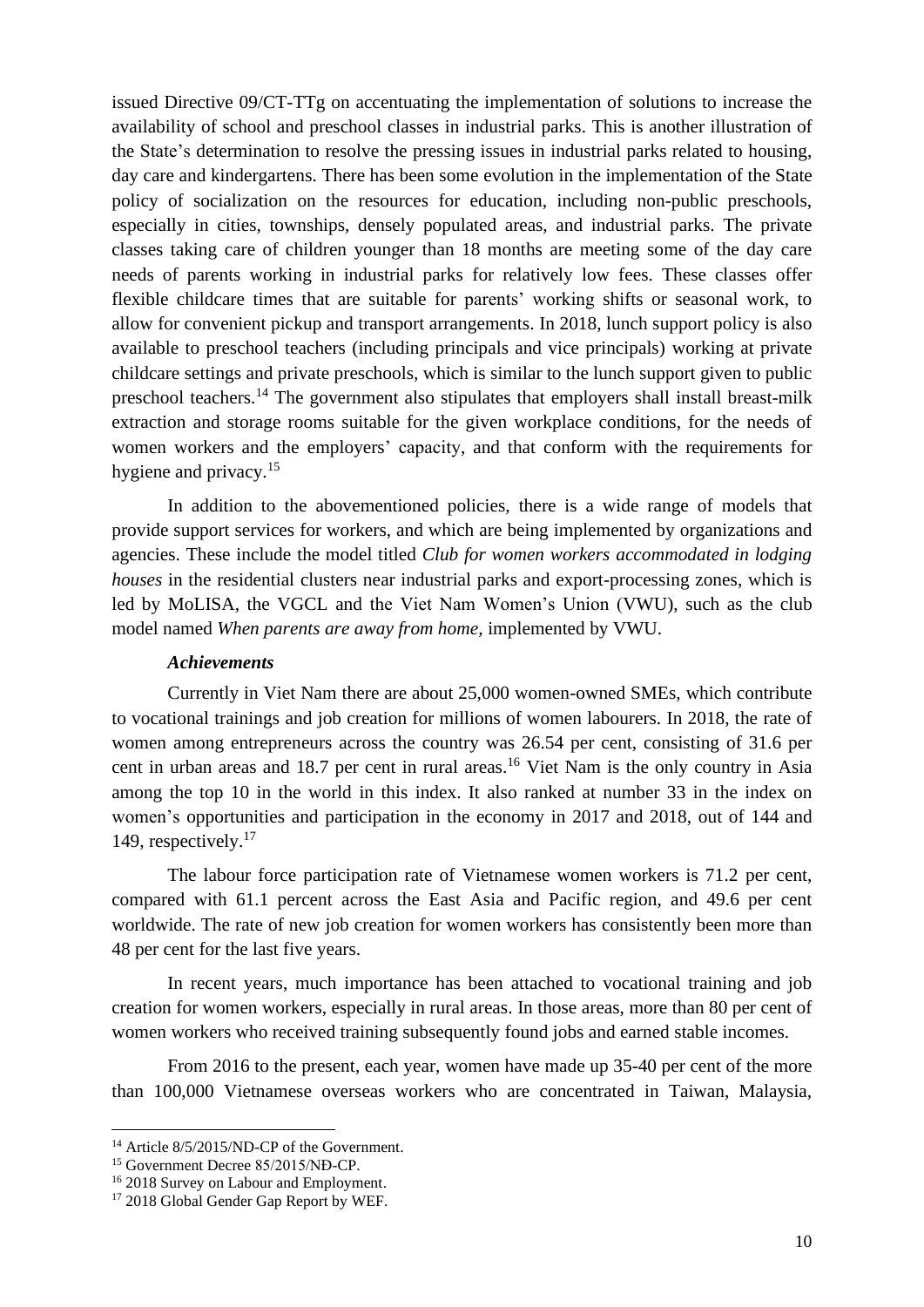Korea, Japan and the Middle East. The large overseas labour market has contributed to job creation, income growth, and sustainable poverty reduction. But it has also created opportunities for women workers to learn, including experience assimilating industrial practices and disciplines relating to production and labour. These improved skills and capacities have improved the quality of women's labour on the labour market.

## *Difficulties and challenges*

Although salary and wage regulations prohibit gender-based discrimination, in 2018 the average monthly salary of women was still lower than men. Additionally, a difference also persists in the *de jure* retirement age between men and women, which are currently 60 for men and 55 for women.

## <span id="page-10-0"></span>**2.2. Poverty eradication, social protection and social services** *Laws, policies and implemented activities*

In 2015, the government promulgated the National Target Programme on Sustainable Poverty Reduction for 2016-2020 to measure the changes poverty levels in the corresponding period and to ensure people will meet the minimum living standards and access to basic social services. In the same year, the government adopted a multi-dimensional approach to measure poverty. The Programme sets forth a target on sustainable poverty reduction and on reducing in the number of people falling back into poverty. The Programme contains provisions for poor individuals and households to have convenient access to basic social services, namely health care, education, housing, water and sanitation, and access to information. The target subjects are poor households, near-poor households and households that have just escaped poverty across the country. The Programme prioritizes poor ethnic minority households and women within poor households. In addition, policies, projects and programmes to support women in starting a business, accessing resources, and developing production and businesses have been developed focused on implementation during this period.

Social protection in Viet Nam includes a monthly social allowance and ad-hoc social assistance policies, including various caretaking services at social assistance facilities. Beneficiaries of social assistance policies are households or individuals who have fallen into disadvantaged situations, or have suffered misfortune, damage or loss to life and property due to natural disasters, floods, storms and other externalities. The social protection policies provide a minimum income for the affected people, contribute to stabilizing life, and improve risk reduction capacity for the target groups, including women and girls. There have been several relevant policies and activities during this period: Government Decree 136/2013/ND-CP, stipulating the establishment, organization, operation, dissolution and management of social assistance facilities, specifically defines documents and procedures for the establishment of social assistance facilities. These authorize the director of a social assistance facility to admit and help beneficiaries, including poor single women and orphaned girls, to be cared for in those social assistance facilities, while adopting solutions for those beneficiaries to gradually reintegrate into the community. In 2017 the Prime Minister approved the Target Programme for Development of the Social Assistance System for the Period 2016-2020**.** The Programme's Project 3 covers support for implementation of national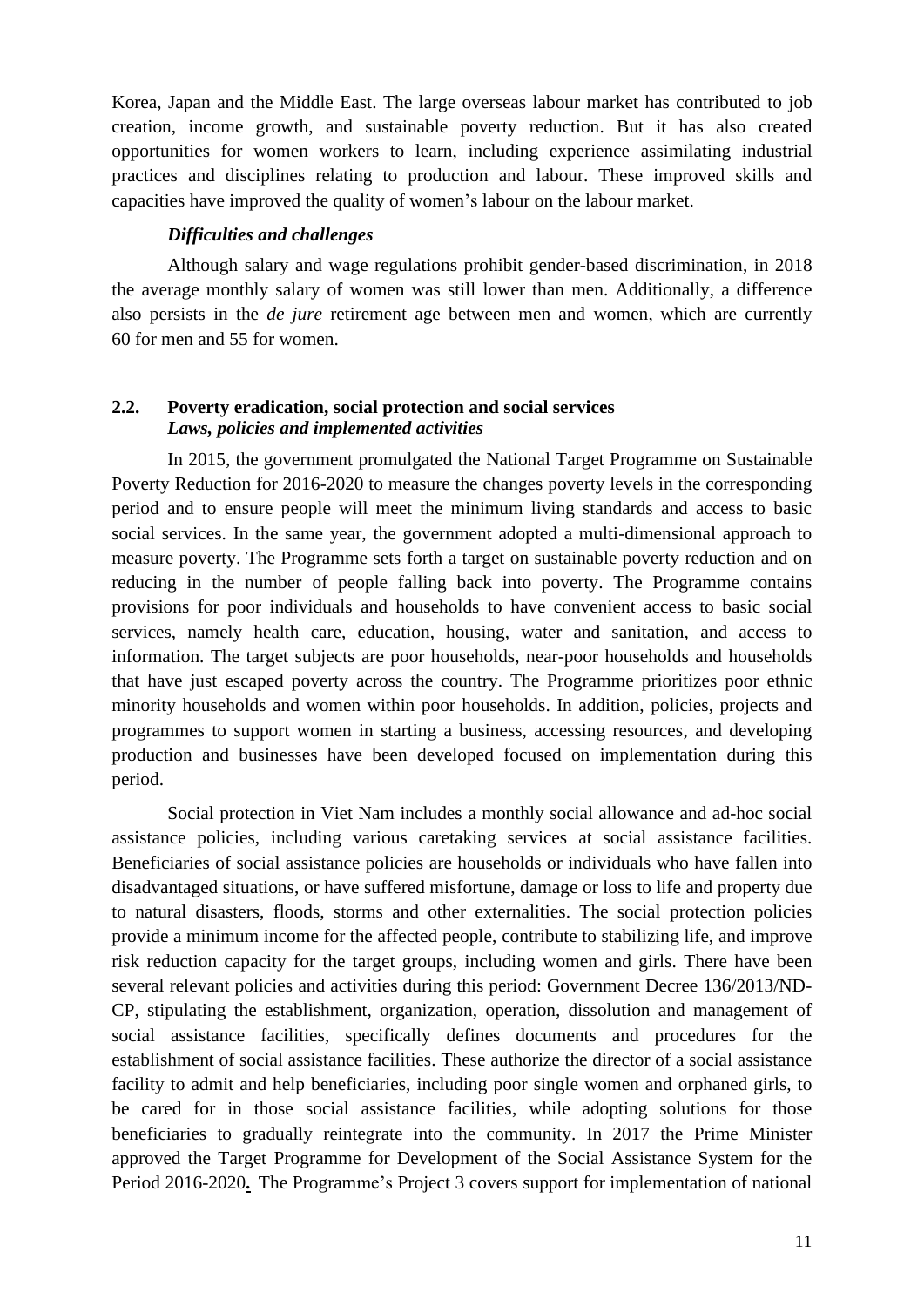targets on gender equality, including activities on gender equality awareness raising and increasing women's participation in managerial and leadership positions, as well as elected bodies. It also stipulates support for gender equality at social work centres as well as provisions for gender-based violence prevention and response services.

In recent years, Viet Nam has enacted many policies to improve the health of women and girls, such as universal health insurance, basic health care and reproductive health care. The law amending and supplementing a number of articles of the Law on Health Insurance (2014) has presented the regulations to develop and expand health insurance coverage, towards the goal of universal health insurance. The Prime Minister's Decision 1167/QD-TTg dated 28 June 2016 adjusts the assignment of health insurance implementation targets for 2016-2020. This decision also stipulates that the groups of women and girls eligible for social protection will be supported in their payment of health insurance premiums by the state budget.

Decision No. 2348/QD-TTg of the Prime Minister dated 5 December 2016 approved the Scheme on Establishment and Development of the Grassroots Health Network for 2016- 2025. The goal is to revise the organizational apparatus, operational mechanism, financial mechanism and human resource development to improve the supply capacity and service quality of the grassroots health network. The intention is to ensure an adequate supply of primary health care services. Decision No. 468/QD-TTg of the Prime Minister dated 23 March 2016 approved the Scheme on Control of Sex Imbalance at Birth for 2016-2025, with the aim to "Effectively control the increasing imbalance of sex ratio at birth, towards bringing it back to the natural balanced level."

The right to education and learning is one of the most important human rights. In Viet Nam, the State respects, acknowledges and ensures the right to education, and considers this an important driving force for the construction and defence of the country. The State has enforced a great variety of policies on equal access to education, especially for poor students, ethnic minority children and children in remote, hard-to-reach and mountainous areas. During 2014- 2019, the State has promulgated many programmes and policies to support access to basic education and improve education and training for all, including women and girls. These include: the exemption of tuition fees for 5-year-olds attending kindergartens in areas with particularly difficult socio-economic conditions; universal preschool education for 5-yearolds; compensation for tuition fees for preschool, primary school education, vocational training and university education; tuition-fee reduction and exemption for male and female students from poor and near-poor households; support for meal and accommodation costs for kindergartners, secondary-school pupils (female and male), children from poor households, or children in semi-boarding schools in extremely disadvantaged communes; support for costs of meals and accommodation for semi-boarding female and male pupils in ethnic minority secondary schools; support for lunch costs for children aged 3 to 4 attending preschools; and preferential loan policies for students. Thanks to these policies, disadvantaged groups of women and girls such as those from poor households, ethnicminority people, and residents of areas with special socio-economic difficulties have had opportunities for education, vocational training and improved qualifications. These in turn have improved their ability to find good jobs, to get out of poverty and to have a brighter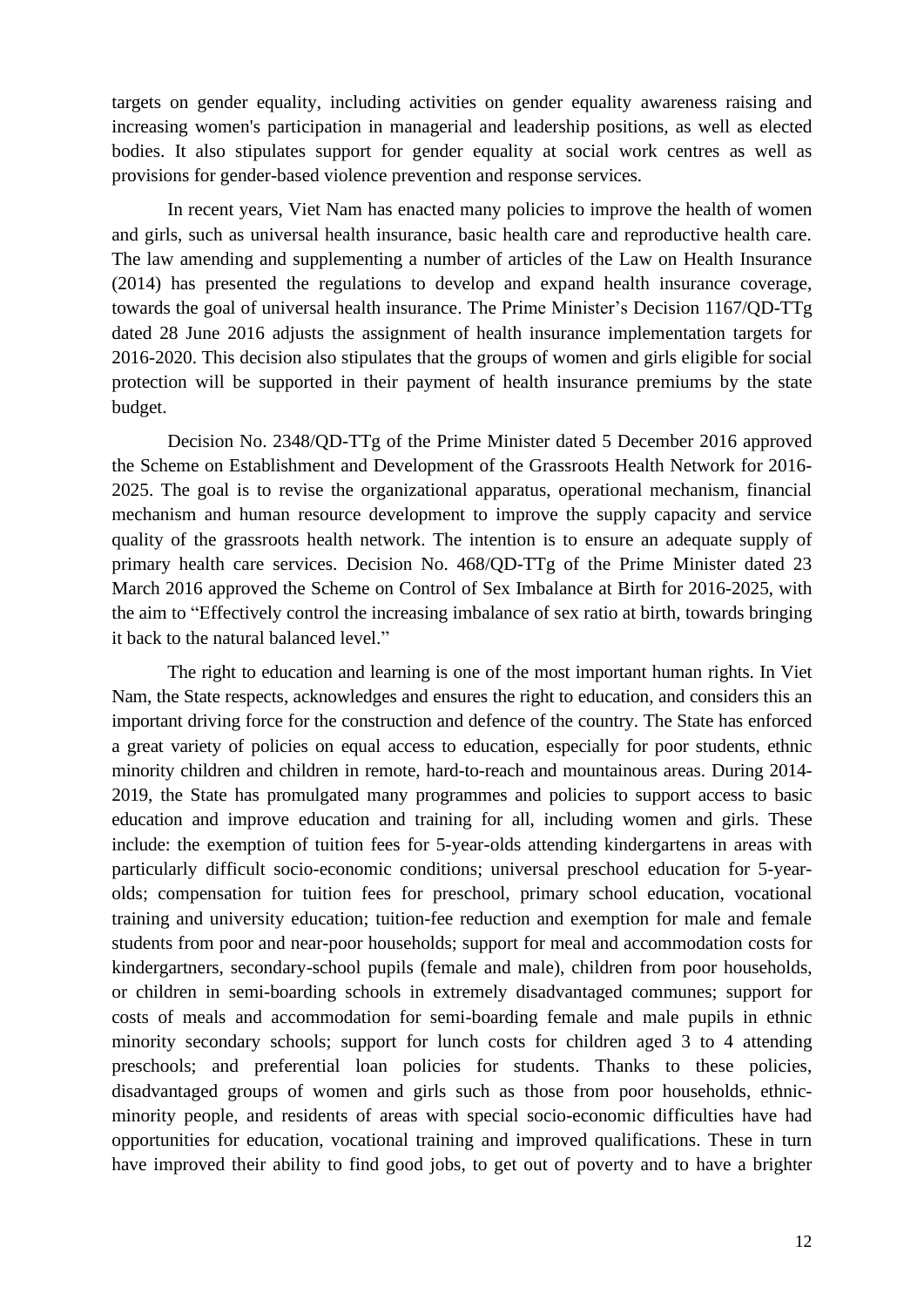future.<sup>18</sup> In addition, the Prime Minister has approved the Scheme to Support Children with Disabilities to Access Protection, Care and Education Services in the Community for 2018- 2025. This sets a target for 2025 where all children with disabilities will have access to child protection, care and education services, giving them the ability to integrate into the community and to fully exercise their rights.<sup>19</sup>

#### *Achievements*

Viet Nam's poverty reduction achievements are outstanding within the region as well as worldwide. The proportion of poor households decreased from 9.88 per cent in 2015 to 5.23 per cent in 2018. <sup>20</sup> Disadvantaged women and girls are targeted beneficiaries within most poverty-reduction policies and programmes. Poverty-reduction achievements have been faster and more prominent among woman-headed households. Findings from the Viet Nam Household Living Standards Survey show that the percentage of woman-headed poor households remains lower than that of male-headed poor households. Specifically, in 2016, woman-headed households accounted for 9.7 per cent of poor households, compared with 11.2 per cent for poor households headed by men. A number of supportive measures create favourable conditions for specific categories of girls and women to have better access and benefits. 21

The government of Viet Nam is committed to allocating about 2.6 per cent of total annual GDP to social assistance policies and programmes for disadvantaged groups in society, including women and girls. Some social assistance policies have given attention to the specific needs of women (including women with disabilities) and girls. Specifically, when calculating the cost norms for caring for female beneficiaries in social protection centres, women's monthly hygiene costs have been considered. There are now separate bathrooms and toilets in social protection facilities installed for women and men. In 2018, more than 3 million people nationwide received monthly social allowances, including: more than 1.3 million people with disabilities; nearly 30,000 orphaned and abandoned children; about 92,000 poor single parents (mostly women); 5,800 people living with HIV in poor households, and nearly 1.6 million elderly people.

Support services for survivors of gender-based violence (including domestic violence, human trafficking, sexual abuse, and forced prostitution) have been the subject of much attention and development. In 2018, MoLISA issued temporary standards on minimum conditions for community shelters under the programme known as Reliable Addresses.<sup>22</sup>

Viet Nam's health service system has been improved to meet citizens' needs. Specifically, by 2016: 98.4 per cent of communes had active health stations; 96.0 per cent of villages had active health workers; 80 per cent of communes had doctors working; 60.0 per cent of communes met the national criteria for commune health for 2011-2020; and more than 95 per cent of communes had obstetrical physicians or midwives. The proportion of female physicians and midwives was 18 per cent in urban areas and 26 per cent in rural areas.

<sup>18</sup> UN Women, 2015.

<sup>19</sup> Prime Minister's Decision No. 1438/QD-TTg dated 29 October 2018.

<sup>20</sup> MoLISA, 2018.

<sup>21</sup> ILSSA, 2018.

<sup>22</sup> Decision No. 1814/QD -LĐTBXH dated 18 December 2018.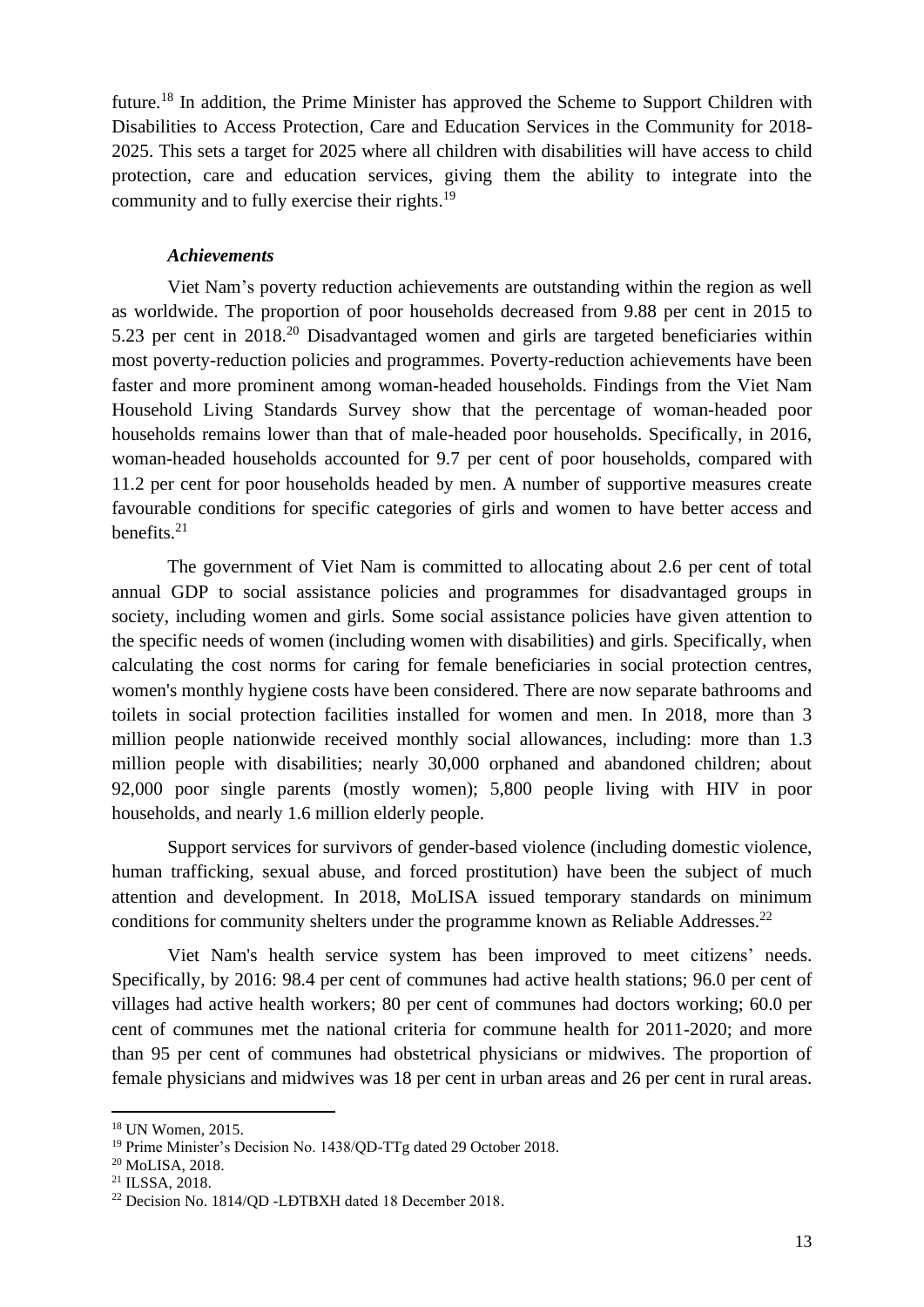In addition, in the remote, hard-to-reach, mountainous and ethnic minority areas, the State has also formed a team of village midwives or female birth attendants, significantly contributing to improving the health of mothers and children in disadvantaged and ethnic minority areas.<sup>23</sup> In 2015, Viet Nam achieved the Millennium Development Goal on reducing maternal mortality to 49 per 100,000 live births, and on reducing neonatal mortality among children under 1 year old to 14.7 per 100,000. The rate of pregnant women who underwent three or more antenatal check-ups reached more than 90 per cent, and the rate of births delivered by trained health workers reached 98 per cent. In total 81 per cent of mothers and new-borns received postnatal care during the first week after birth.

Viet Nam has succeeded in expanding universal health insurance coverage. In particular, health insurance cards are provided free of charge to children under 6 years of age. A wide range of groups are supported in buying health insurance or provided with free health insurance cards. The proportion of ethnic minority people with health insurance and free health care cards increased from 8 per cent in 1998 to 100 per cent in 2016. As of 31 December 2016, there were more than 16 million poor and ethnic minority people, including women residing in remote, hard-to-reach areas, issued with health insurance cards. Health insurance covers the costs for women's antenatal care and delivery at health facilities.<sup>24</sup> The Household Living Standards Survey by the General Statistics Office found no difference between the proportion of women and of men with health insurance cards or cards for free medical examination and treatment, 69.7 per cent of people were holders of health insurance cards, more specifically 68.7 per cent of women and 70.7 per cent of men (2014).

Viet Nam has achieved the national standard for primary education and combatting illiteracy. Since 2000, 61 out of the 63 provinces and cities have achieved the standard for primary education universalization at the right ages of level 1. Opportunities to go to school are open to everyone, especially girls. By 2017, the rate of preschool universalization and the rate of attending primary schools at the right ages was more than 99 per cent, and the rate of attending secondary school at the right ages exceeded 93 per cent.<sup>25</sup> The gender gap in minimum education participation in Viet Nam has almost been eliminated.

## *Shortcomings*

The rate of falling back into poverty is high and the risk of falling back into poverty is very significant in the context of repeated epidemics and natural disasters in association with the effects of climate change.

The sex ratio at birth is still high (In 2018, the ratio was 115.1 boys for every 100 girls nationwide). The maternal mortality rate was about twice as high in mountainous areas than the national overall rate, and about three times higher than in the delta areas.<sup>26</sup>

The nationwide estimated abortion rate in 2016 was 14 per 100 live births.<sup>27</sup> Of these, 2 per cent were among minors. However, the situations of over-abortion and illicit abortion are

<sup>23</sup> MoH, 2017.

<sup>24</sup> MoH, 2017.

<sup>25</sup> MoET, 2017.

<sup>&</sup>lt;sup>26</sup>Report No. 454/BC-CP dated 17 October 2017 of the Government on realization of national targets on gender equality.

<sup>&</sup>lt;sup>27</sup> Results of the first 9 months of 2016, there were 173,504 abortion cases out of a total of 1,104,559 live births, accounting for 15.6 percent (down by 2.8 percent over the same period in 2015).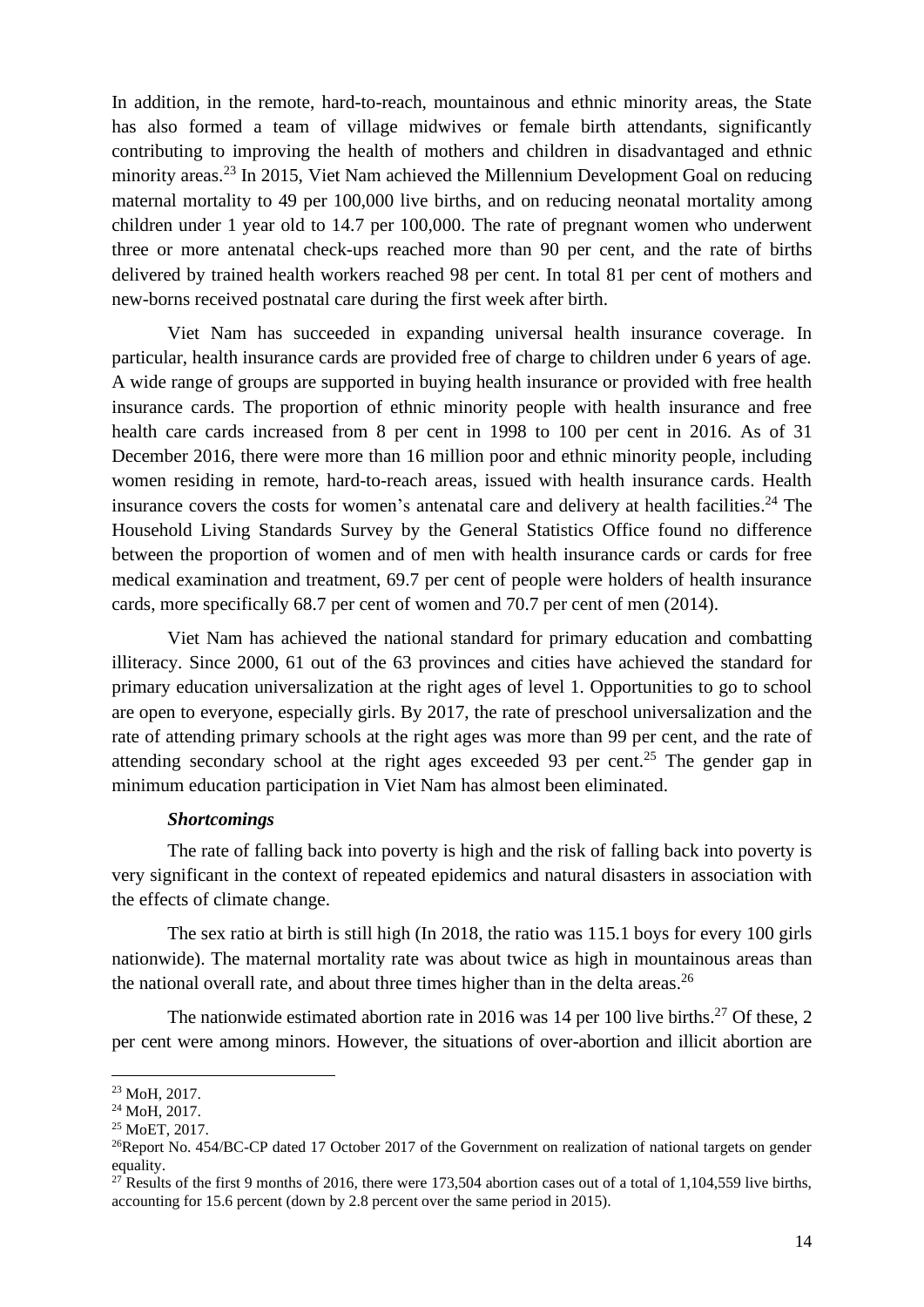still going on at private health facilities. Children of migrant women have few opportunities to attend public schools.

# <span id="page-14-0"></span>**2.3. Freedom from violence, stigma and stereotypes** *Laws, policies and implemented activities*

Following the Gender Equality Law (2006) and the Law on Domestic Violence Prevention and Control (2007) as well as other relevant legal documents, the contents governing acts of violence in the sphere of gender and family have been incorporated into the Civil Code, the Civil Procedure Code, the Penal Code, the Criminal Procedure Code (2015), and the Ordinance on Handling of Administrative Violations. The Family Development Strategy of Viet Nam to 2020, vision 2030, requires raising the awareness of roles, positions and responsibilities of families and community in adequately implementing the instructions, guidelines, policies and laws on marriage and family, gender equality, prevention and control of domestic violence, especially violence against women. In the National Strategy on Gender Equality for 2011-2020, the prevention of gender-based violence is one of the goals to ensure gender equality within the family.

The Criminal Procedure Code, amended in 2015, provides for some important changes to the protection of gender-based violence survivors as well as others involved in the proceedings, such as Chapter XXXIV on protection of denunciators of crimes, witnesses, victims and other participants in legal proceedings. In 2015, the Ministry of Justice conducted a policy review around the prosecution of sexual violence cases.

The Labour Code (2012) stipulates that "abuse and sexual harassment against workers in the workplace are prohibited," and employers are also strictly prohibited from mistreating or sexually harassing domestic workers.<sup>28</sup> The current draft of the Labour Code, which is being revised, includes a clarified definition of sexual harassment in the workplace. It also requires employers to take measures to prevent such incidents and establish grievance mechanisms at their workplace.

Law on Children (2016) specifies child protection requirements; levels of child protection; responsibilities to provide, process information, report and denounce acts of child abuse; child protection service providers; alternative care; measures to protect children in the course of proceedings, handling of administrative violations, restoring and reintegrating into the community. The legal normative documents on child abuse prevention and response have been timely and sufficiently issued, creating a legal framework for child protection sphere, thus promoting better and better exercise of children's rights, especially the children's right to protection.

In 2016, the Prime Minister signed Decision No. 21/2016 stipulating multisectoral coordination in domestic violence prevention and control. Ministry of Culture, Sport and Tourism (MoCST), MoLISA, the Ministry of Education, and the Ministry of Public Security issued an inter-ministerial circular guides the implementation of activities in educational institutions to promote behaviour change in the family, including the prevention and control

<sup>&</sup>lt;sup>28</sup> Specific provisions of the Labour Code include: Article 8, sexual harassment is strictly prohibited; Article 37, workers have the right to unilaterally terminate the contract; Article 183, abuse and mistreatment are strictly prohibited; and Article 182, the obligation to report to the competent authority.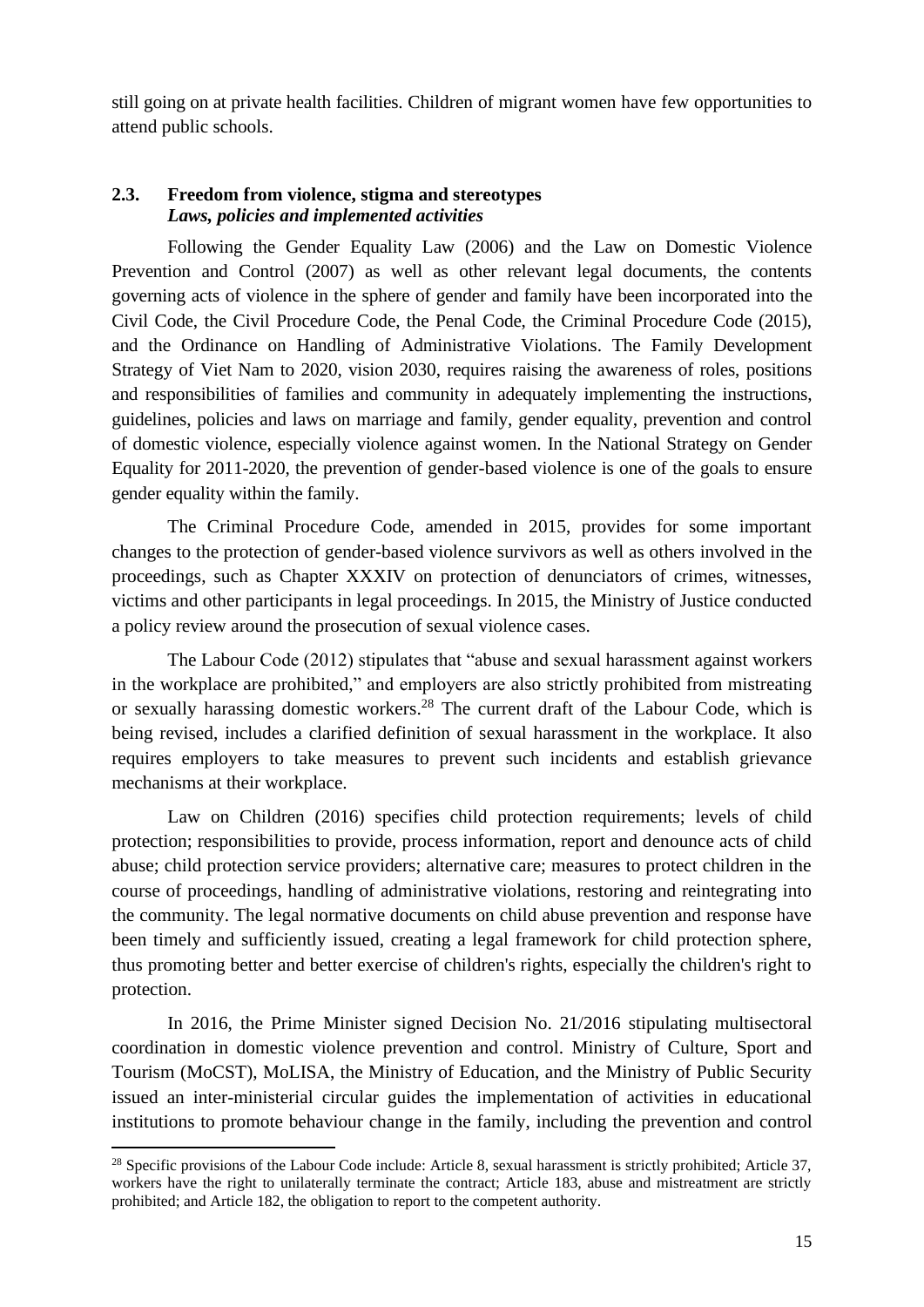of domestic violence, under the aegis of the national educational system and regulates the roles and responsibilities of service providers related to domestic violence. The circular 24/2017/TT-BYT of the Ministry of Health stipulates procedures for receiving or providing medical care and statistical work, as well as for reporting by patients who are victims of domestic violence at health facilities.

The National Thematic Project on Gender-based Violence Prevention and Response from 2016 to 2020 with a Vision to 2030 was approved by the government on 22 July 2016 with the aim of: improving the mechanisms and policies for the prevention of and response to gender-based violence; enhancing law enforcement; and ensuring that services for the prevention of and response to gender-based violence are implemented simultaneously across the country, to move in the direction of a safe, equal, and non-violent society by 2030.

The National Thematic Project on Reducing Early Marriages and Consanguineous Marriages in Ethnic Minority Areas for 2015-2025 was approved by the Prime Minister in Decision No. 498/QD-TTg in 2015 with the aim to "reduce early marriages and consanguineous marriages in ethnic minority areas," which will help to improve the living conditions of ethnic minority people.

#### *Achievements*

As of June 2019, the Hotline for National Child Protection and Human Trafficking Prevention (Call Centre 111) had received and provided counselling for 764 human trafficking cases, along with connecting to help rescue 16 victims. The authorities have made records and conducted procedures to support returned victims of trafficking in line with regulations. They have verified, rescued and received 137 cases of trafficked victims. All these cases received initial support, safe accommodation arrangements, psychological counselling, health care, and legal assistance when required. They were reunited with their families and referred to victim support facilities in a safe manner.

From 2016 to the present, the government has adopted several initiatives to raise awareness about gender equality and prevention of and response to violence against women. These initiatives include the National Action Month on Domestic Violence Prevention and Response held by the MoCST each June, and the Action Month on Gender Equality and Gender-based Violence led by MoLISA from November 15 to December 15 every year. The interventions taken through these initiatives include awareness raising campaigns for community members, local leaders and policymakers, as well as formulating educational and communication materials and intensifying the inspection and supervision of implementation of gender equality in localities. As a result, awareness of gender-based violence prevention and control activities in the localities has increased. In particular, people are now more aware of the roles and responsibilities of individuals in the prevention and control of gender-based violence.

Violence against women and domestic violence in localities have been increasingly addressed and are on the decrease. According to a review report on the 10-year implementation of the Law on Domestic Violence Prevention and Control, the number of reported violence cases in 2016 was 14,790, decreasing to 13,221 in 2017. In 2018, with the technical and financial support from the Embassy of Australia and UNFPA, Viet Nam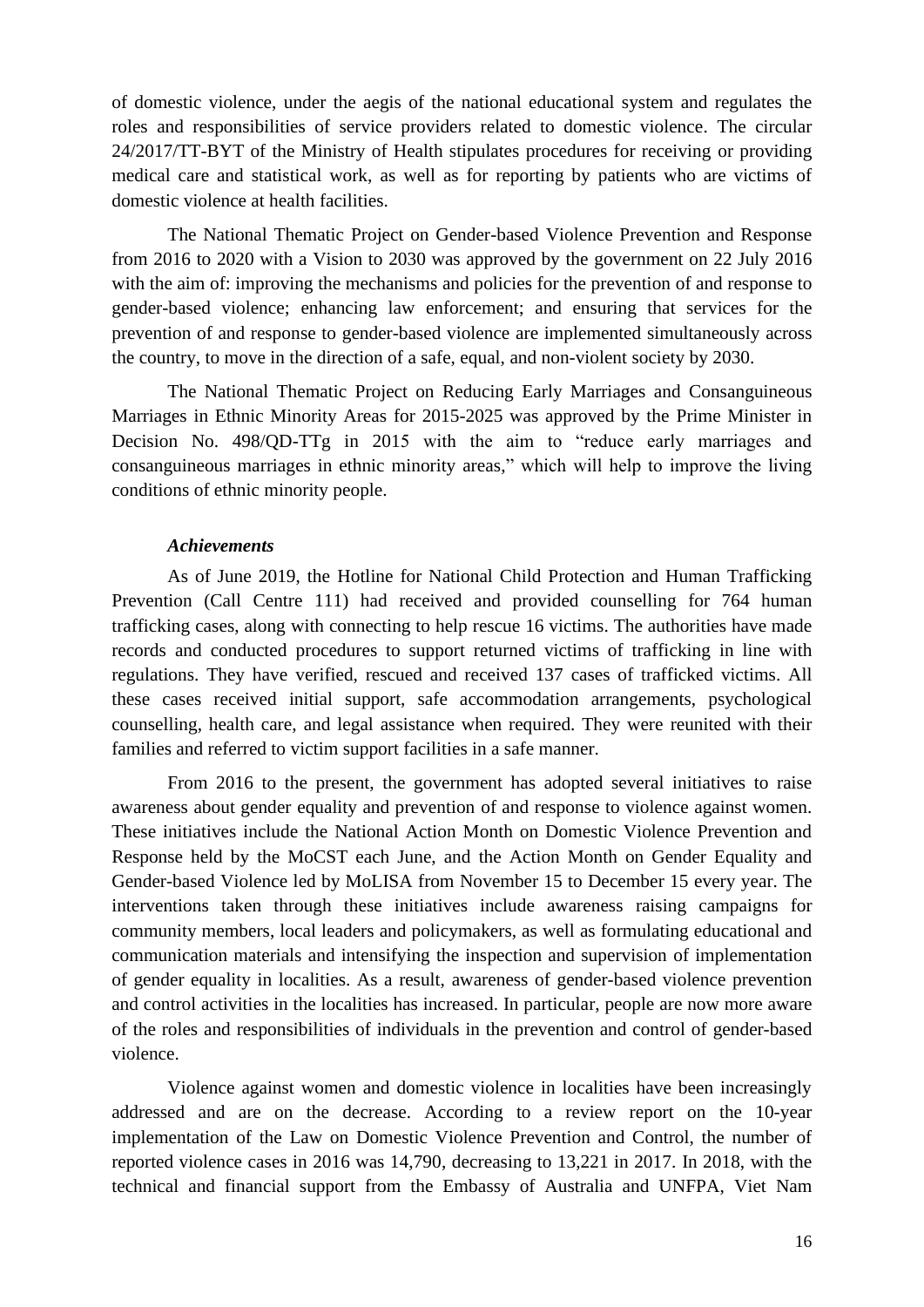conducted a second national survey on violence against women on 6,000 women from 63 provinces and cities directly under the central government. This demonstrated the commitment of the government to collecting information to understand the situation of violence against women and to formulate specific intervention policies. Viet Nam is the first country in the world to have conducted a second survey on violence against women. Preliminary findings show that the situation of violence against women has decreased: physical violence decreased from 31.5 per cent in 2010 to 26.1 per cent in 2018, while emotional violence experienced fell from 53.6 per cent in 2010 to 47.0 per cent in 2018.

By 2018, there were 9,024 models for the prevention and control of domestic violence nationwide, reaching 74.85 per cent of communes, wards and towns in the country.<sup>29</sup> There have been 33,192 community shelters established, known as reliable addresses, as well as 26,558 domestic violence prevention groups and 19,812 sustainable family clubs.<sup>30</sup> Plenty of models on gender-based violence and domestic violence prevention and response have been deployed and replicated by various different agencies and organizations. Particularly: (i) the implementation of the Model for Prevention and Minimization of Harm Caused by genderbased violence was guided by MoLISA with intervention activities such as the Club for Prevention and Minimization of Harm from gender-based violence; the gender-based violence prevention and control group and shelters in the community known as reliable addresses. To date, these models are being replicated in other localities; (ii) the Sustainable Family Club and Domestic Violence Prevention and Control Group have been established under the Domestic Violence Prevention and Control Models of the MoCST; (iii) The VWU has developed a model of domestic violence prevention and response and the Happy Families initiative; and (iv) the Model on Domestic Violence Prevention and Response and the Communication Model on Gender Equality and Gender-based violence Prevention and Response, developed and operated by the Farmers' Union.

Localities have facilitated 10,291 sex workers and people at high risk to benefit from the Models on Prostitution Prevention and Control, and supported sex workers to reintegrate into the community. The number of sex workers supported for harm reduction and reintegration into the community in 2016 was 4,504. In the first six months of 2017 it was 3,989 and in 2018 it was 1,194. Specific support activities such as medical assistance, health care, and provision of HIV prevention and control services, legal aid counselling, vocational training and loan support, job creation support, etc., are also available.

In addition, a large number of activities and intervention projects carried out by nongovernmental organizations and international organizations have brought about tangible results in intervention and support to victims of domestic violence in particular and genderbased violence in general. A number of international and non-governmental organizations have been very proactive in activities on communication, interventions and response to help victims of domestic violence and gender-based violence, such as UN Women, UNFPA, UNODC, Center for Studies and Applied Sciences in Gender - Family - Women and Adolescents (CSAGA), and the Institute for Social Development Studies (ISDS).

 $29 \text{ MoCST}$ 

<sup>30</sup> MoCST, 2015.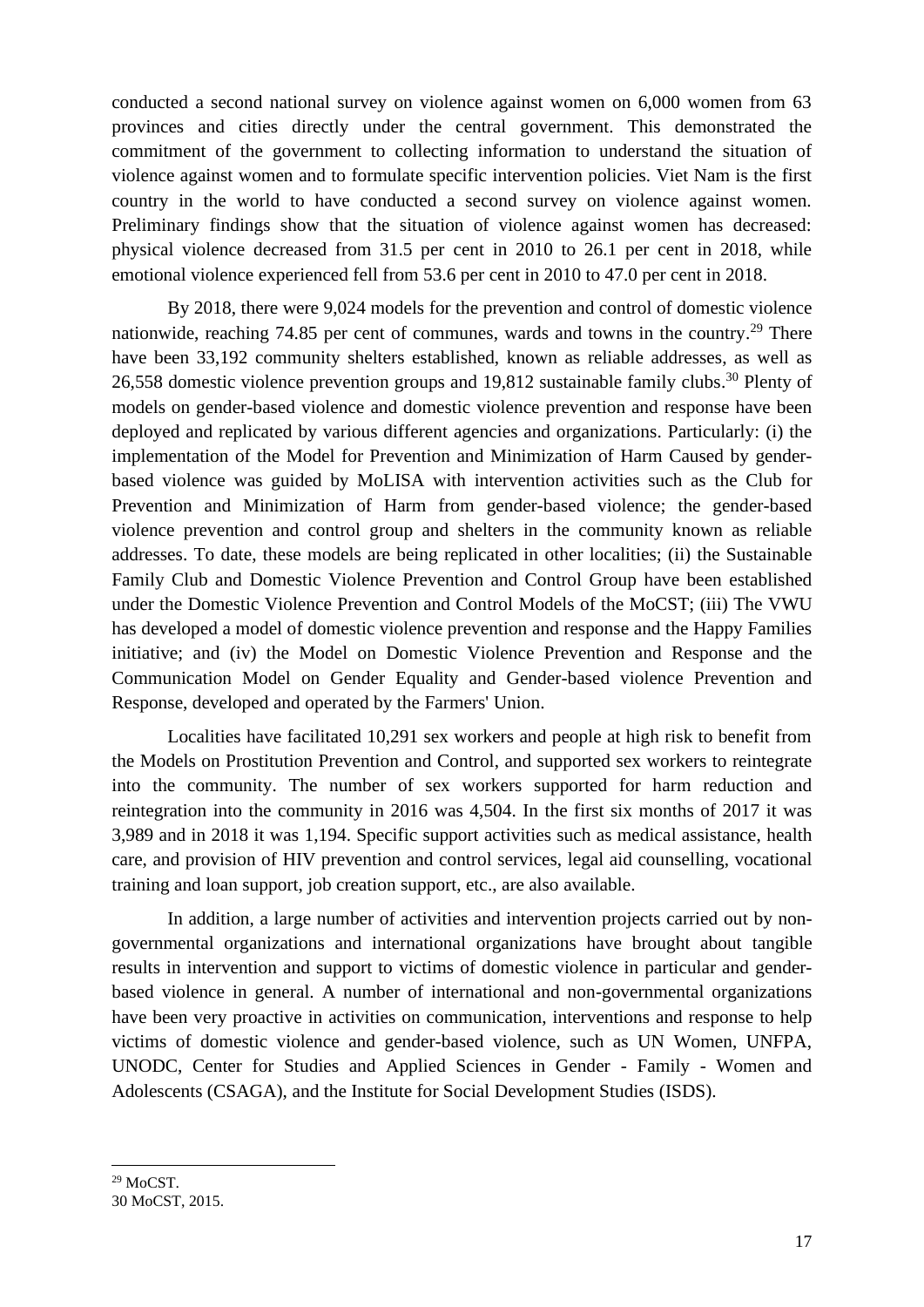#### *Shortcomings and challenges*

The number workers engaged in this work is insufficient and limited in capacity, funding is also limited, and sanctions appear to be ineffective. People's awareness of genderbased violence is limited. Information and data on domestic violence have not been systematically categorized.

The rate of marriage under the legal marriage age is still high. Some ethnic minority groups still maintain early marriage due to their custom.

The Code of Conduct on Sexual Harassment at the Workplace was endorsed by MoLISA and relevant stakeholders but only encouraged for the implementation in the enterprises, so the implementation is quite limited. Viet Nam does not yet collect data on sexual harassment at work.

#### <span id="page-17-0"></span>**2.4. Participation, accountability and gender responsive institutions**

### *Law, policies and implemented activities*

To enhance women's participation in socio-economic life and decision-making processes, Viet Nam has continued to strengthen its legal institutions and to apply special temporary measures to ensure representation of women in this sphere. These efforts include the following specific initiatives:

Politburo Directive No. 21-CT/TW dated 15 January 2018 on further promoting women's work in the new situation was promulgated, requiring continuing strengthening women's work in the new situation as mentioned in Resolution No. 11/2007/NQ-TW. The goals set out in this Resolution include a 2020 target for the proportion of women to reach 35 to 40 per cent among the National Assembly deputies and People's Councils at all levels.

Prime Minister's Decision No. 800/QD-TTg dated 2 July 2018 on amendments and supplements to the National Strategy on Gender Equality in 2011-2020 includes the introduction of such specific solutions as: (i) formulating, approving and implementing human resource planning in association with the appointment, use, evaluation, and training of female staff, female civil servants and public employees into positions and titles of management and leadership at all levels in different State agencies and institutions based on concrete criteria and feasible solutions; (ii) conducting annual reviews, adjustments and supplements to human resource planning; and (iii) enabling capability building for female staff, female civil servants and public employees to enhance their representation in managerial and leadership positions and in people's elected bodies, especially among young female leaders and female ethnic minority leaders.

The Scheme on Measures to Ensure Gender Equality for Female Staff, Female Civil Servants and Public Employees in 2016-2020 is being implemented nationwide.<sup>31</sup> The goal is to reduce the disparity regarding positions, roles and opportunities for capacity development between female and male staff, civil servants and public employees, with regards to human resource planning, training, appointment and use of staff in State agencies and institutions. The scheme aims to contribute to the formation and solid development of female staff, female

<sup>&</sup>lt;sup>31</sup> Decision 515/QD-TTg of the Prime Minister dated 31 March 2016 approving the Scheme on measures taken to ensure gender equality for female staff, female civil servants and public employees in 2016-2020.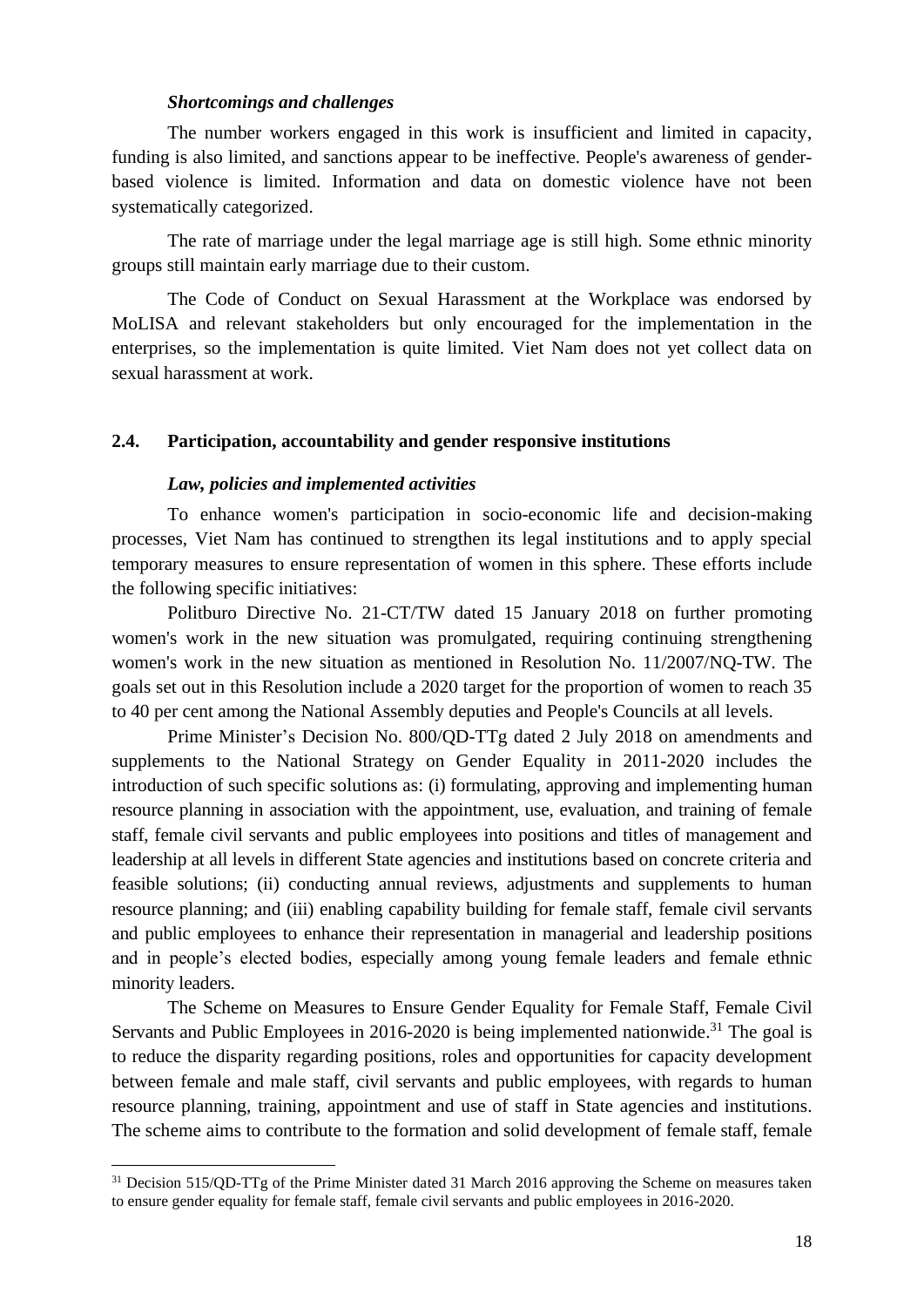civil servants and public employees, and improve their capacity to fulfil requirements and tasks in the era of industrialization, modernization and international integration.

To enhance the accountability of leaders in State agencies from central to local levels in exercising gender equality and the advancement of women, the Prime Minister issued Decision 178/QD-TTg in 2016 on the Plan for Implementation of the Conclusion Notification 196-TB/TW on the Scheme titled Enhancing the Party's Leadership in Gender Equality and for the Advancement of Women in the New Context. Decision No. 622/QD-TTg dated 10 May 2017 promulgated the National Action Plan for the implementation of the 2030 Agenda for Sustainable Development. One of the specific goals it identifies is, "Ensuring women's full, effective participation and equal opportunities in leadership participation at all levels of policymaking in political, economic and social life."

From 2016 to date, the Project on Support for Realization of National Targets on Gender Equality is being implemented nationwide, under the National Target Programme on Social Assistance System Development in 2016-2020. This programme is funded by the government and includes targets allocated to central ministries and sectors as well as 63 provinces and cities. These targets focus on; promoting women's participation in managerial and leadership positions and people's elected bodies; communication activities for agencies, institutions and individuals in charge of organizing; formulating and implementing the planning for female employees; capacity building training for female elected representatives, female managers and leaders at all levels, and female staff that are planned to be appointed. The training courses will equip the target women with knowledge on gender equality, management and leadership skills as well as other soft skills, in order to increase the proportion of women's participation in politics, management and leadership in areas with low rates of female representation. The courses will also develop fora and networks to connect female leaders to exchange experience among female National Assembly deputies, members of People's Councils and female leaders at all levels.

In addition to boosting legal institutions and applying measures to ensure a more balanced representation of women in politics, Viet Nam is focusing on stimulating the expression of women's opinions and their engagement in decision-making in the spheres of communications and information technology (IT). In 2015, the Ministry of Information and Communications introduced a set of gender indicators in communication products in Viet Nam with support from UNESCO and Oxfam. Media and press agencies were requested to adopt the indicators in their management of media content in Viet Nam. The indicators cover various criteria that apply to decision-making and communications content, ranging from news production, current news reports, to advertisement in organizations, associations, press and media clubs.

### *Achievements*

On the basis of the aforementioned policies; various ministries, sectors and localities have organized training courses and workshops to enhance capacity for female leaders and managers and promote the participation of women at managerial and leadership positions and in elected bodies with the aim to ensure the active and quality participation in politic activities.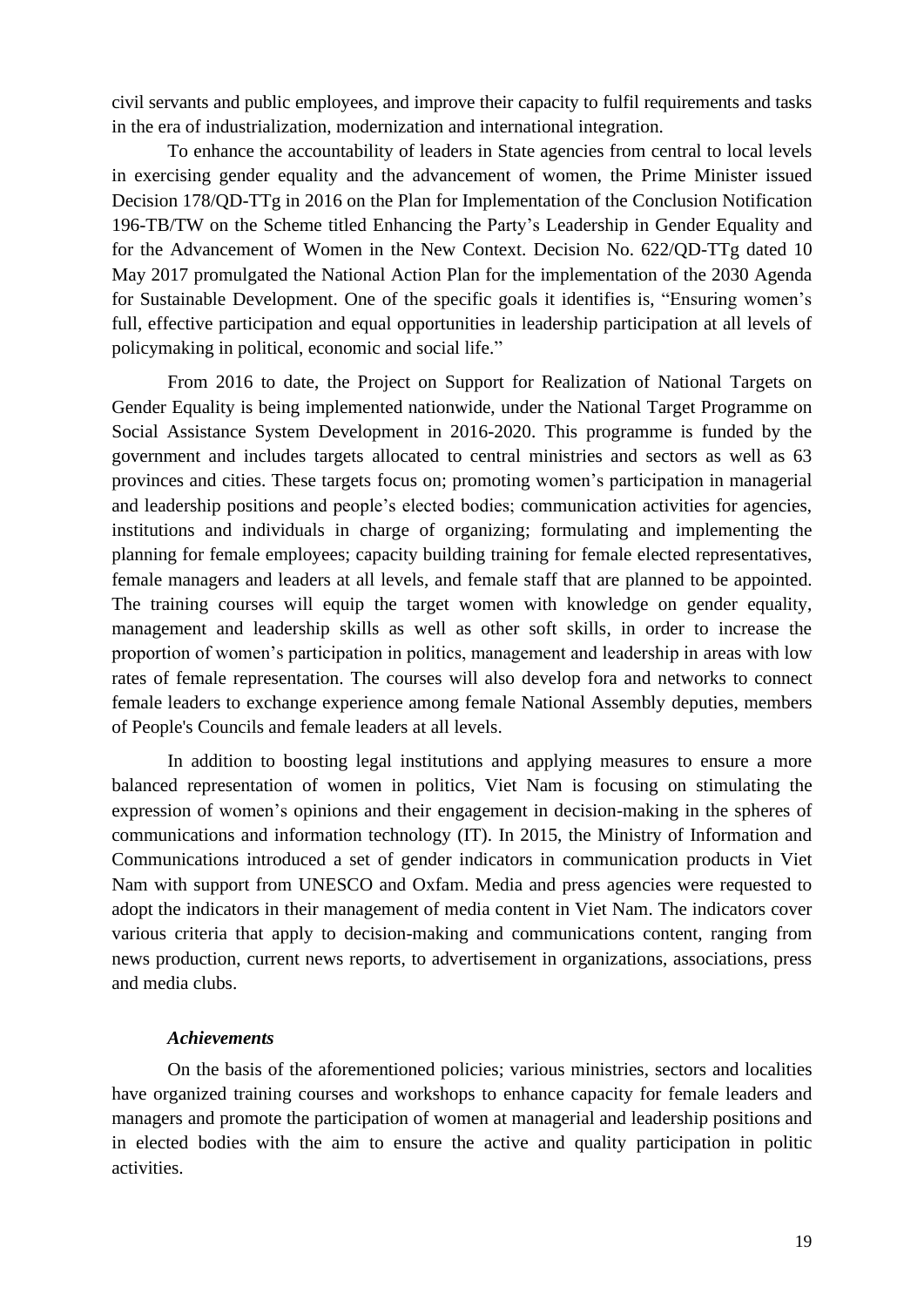Women made up 27.06 per cent of National Assembly deputies in the legislature  $XIV$ ,<sup>32</sup> an increase of 2.66 percentage points compared with the previous legislature. Some localities with a high proportion of female National Assembly deputies were Bac Kan with 66.67 per cent, Bac Giang with 62.5 per cent and Quang Ngai with 57.14 per cent.

The percentage of female members of People's Councils for the term 2016-2021 at all levels increased from the previous term: 26.54 per cent for the provincial level (up 1.37 percentage points); 27.85 per cent for district level (up 3.23 percentage points) and 26.59 per cent for commune level (up 4.88 percentage points).

The proportion of ministries, ministerial-level agencies and government-attached agencies having key female leaders was 14 out of 30 (47 per cent). Remarkably, the three largest media agencies of the country, namely Viet Nam Television, Voice of Viet Nam, Viet Nam News Agency have women on their boards of directors to ensure the performance and participation of women in the decision-making process in the field of communications.

With regards to raising awareness of communications and gender equality, a variety of relevant events have been organized. In 2018, Viet Nam hosted a Seminar on Gender and Media Literacy on the sidelines of the ASEAN Ministerial Meeting on Women. This event aimed at boosting gender-sensitive communications, eliminating gender bias and highlighting the important role of media in addressing gender inequality, WikiGAP campaign to increase women's representation on Wikipedia and gender equality on the internet and in the social media. <sup>33</sup> A seminar on Gender in Sustainable Development was held by the Institute for Research on Development Communication (RED) in an effort to connect journalists with the community, as well as to receive journalists' feedback on the issues of sustainable development and gender equality.  $34$  From the school year of 2017-2018 to date, the Vietnamese Women's Academy has offered a specialized training programme on multimedia communications, with 90 per cent of students for each course consisting of women, contributing to an increased proportion of female leaders in the media sector in the future.

To improve accountability and strengthen gender responsive institutions, the government has continued to allocate budget for gender equality activities at central and local levels, to expedite the realization of national targets on gender equality under the National Target Programme for the Social Assistance Development System in 2016-2020, which has a total funding for the period of 180 billion VND.<sup>35</sup> From 2016 to 2019, the project's allocated budget reached more than 103 billion VND, about 57 per cent of the approved budget. The project's implemented activities have contributed to narrowing the gender gap in in the fields of politics, labour and employment, and to gradually reducing the number of gender-based violence cases, in part by raising awareness of gender equality. The activities have also helped in: providing knowledge on gender equality, management and leadership skills and soft skills; supporting the provision of gender equality support services; supporting women in job creation, and in starting and developing their business; supporting gender-based violence

<sup>&</sup>lt;sup>32</sup> There were 131 women out of 494 National Assembly deputies. Source: Website of the NA [http://quochoi.vn.](http://quochoi.vn/) <sup>33</sup> WikiGap is a global campaign initiated by the Swedish Ministry of Foreign Affairs and Wikipedia, organized over 50 countries, including Viet Nam to promote female representation on the Internet.

<sup>34</sup> [https://baoquocte.vn/truyen-thong-noi-lien-khoang-cach-gioi-74803.html.](https://baoquocte.vn/truyen-thong-noi-lien-khoang-cach-gioi-74803.html)

<sup>&</sup>lt;sup>35</sup> Decision No 565/QD-TTg dated April 25th, 2017 of the Prime Minister approved the Programme on developing the system of social assistance in the 2016-2020 period.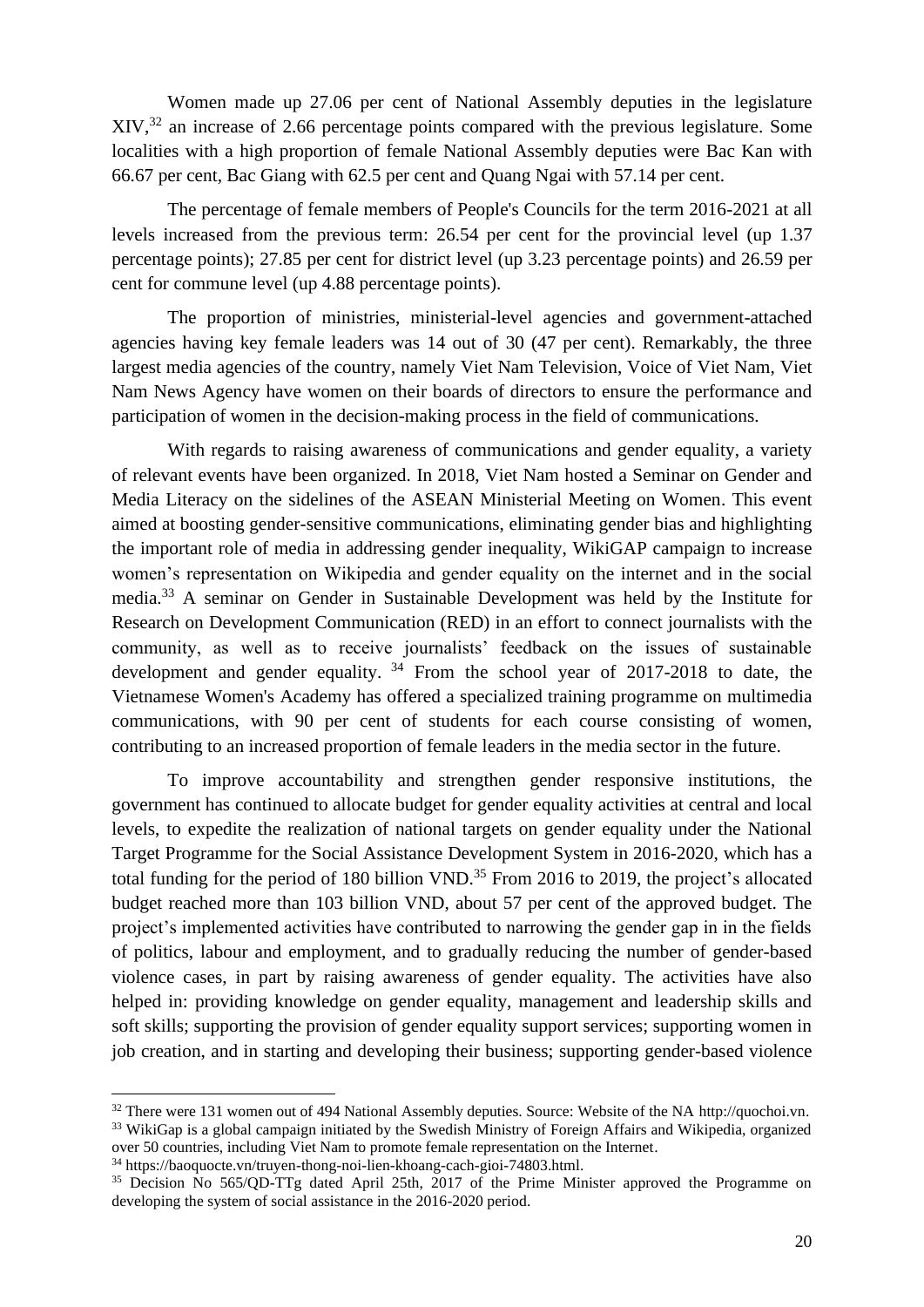survivors; and conducting additional training courses to provide more knowledge and working skills on gender equality.

## *Limitations and challenges*

Some ministries, sectors, government agencies and localities still have no key female leaders. Compared with the previous term (2011-20160, Viet Nam still has only one female minister in the government. Gender stereotypes and the male-preference mindset persist in families and in society.

# <span id="page-20-0"></span>**2.5. Peaceful and inclusive societies**  *Laws, policies and implemented activities*

On 25 May 2014, the Scheme on the Vietnamese People's Army Engaging in UN Peace-keeping Activities in 2014-2020 and in the upcoming years was approved by the Prime Minister. In the process of realizing the Scheme and engaging in the peace-keeping activities of the United Nations, Viet Nam has affirmed the important role of women in peacekeeping, especially in dealing with gender issues, and protecting and promoting the exercise of women's and girls' rights. Being one of 125 member countries contributing forces in the UN peace-keeping corps in hotspots all over the world from 2014 to date, Viet Nam has shown proactive and effective engagement in UN peace-keeping activities. This applies especially to the force's role in supporting the roles of women in security and peace-keeping missions in each nation, in the region and worldwide. Viet Nam has a strong history of proactively participating in the open discussion at the UN Security Council on women, peace and security.

As a member of UN Human Rights Council for the 2014-2016 term, Viet Nam has carried out a number of initiatives to boost the protection and enhancement of human rights and put forward various initiatives to mitigate the impacts of climate change on human rights, which includes the recommendations and promoting the Resolutions with the aim of ensuring the rights of vulnerable groups, including women, children and people with disabilities.

Viet Nam has joined other ASEAN member countries to formulate and adopt the Joint Statement on Promoting Women, Peace and Security (WPS) in ASEAN (2017) and the Joint Statement at the 2019 26th ASEAN Regional Forum on Promoting WPS in ASEAN. With a view to implementing the 2017 Joint Statement, Viet Nam and ASEAN member countries have established a list of WPS experts.

Domestically, Viet Nam is also striving to expedite the One Strategic Plan 2017-2021 between Viet Nam and the United Nations, which focuses on supporting the government to execute the Socio-Economic Development Plan 2016-2020 and Sustainable Development Goals (SDGs) with regard to the following prioritized fields: investment in human resources; assurance of climate change adaptation and sustainable environmental development; promotion of prosperity and partnership; enhancement of justice; peace and inclusive governance; and gender mainstreaming. These should all be considered cross-cutting issues.

Regarding the elimination of discrimination and violations of girls' rights, Decree No. 56/2017/ND-CP of May 9, 2017 on the implementation of some articles of the Law on Children, specifies the process of receiving, coordinating to process, verifying information,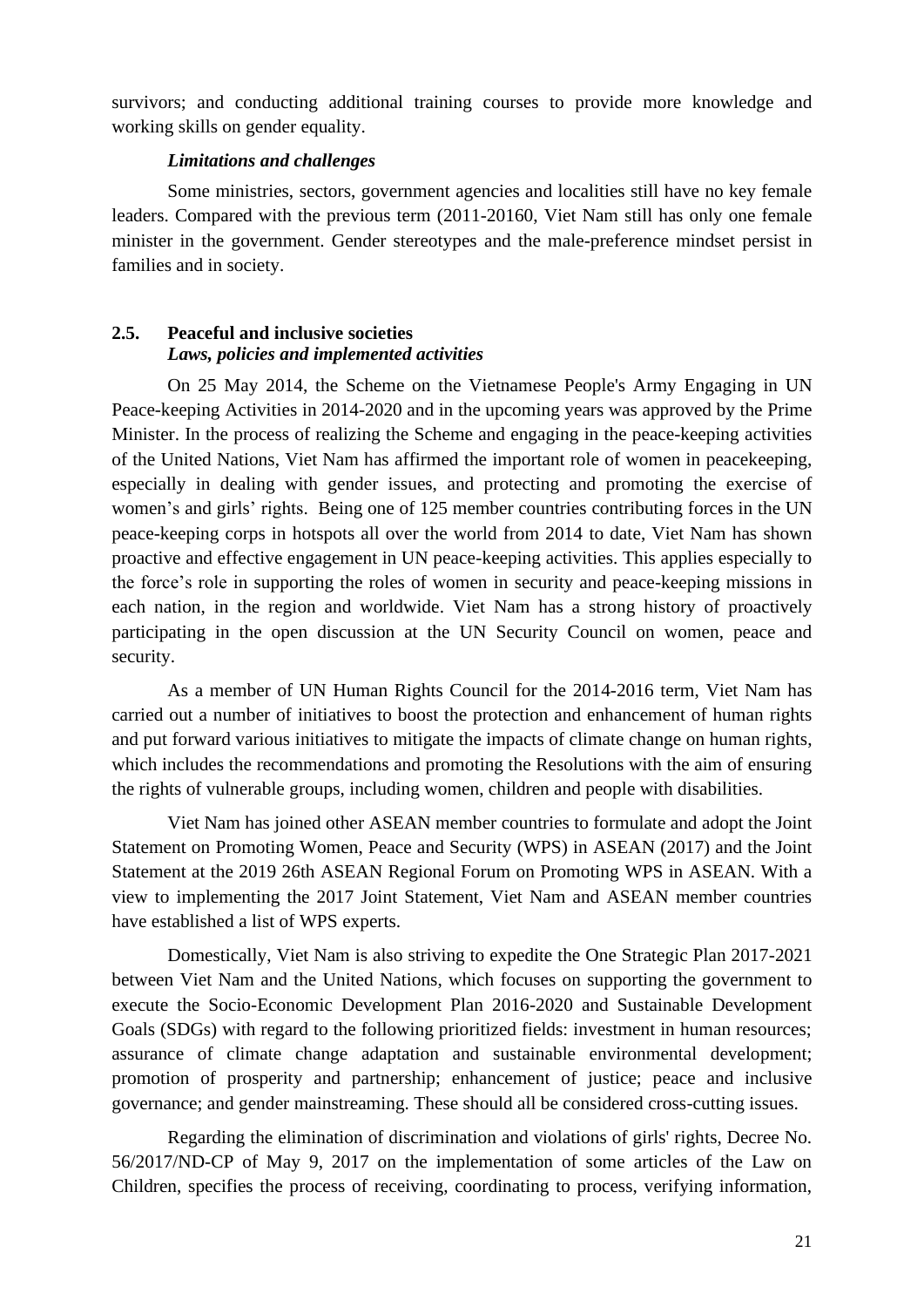announcing and denouncing acts of child abuse; supporting process and intervention for cases of abused children; intervening in case children need urgent protection; intervening and temporarily isolating children from their parents or caregivers when their parents or caregivers are the ones who abuse the children. The Prime Minister issued the Directive No. 18/CT-TTg dated May 16, 2017 on strengthening measures to prevent and combat violence against children and child abuse. In which, the Directive includes directing and making specific recommendations to ministries, agencies, organizations and individuals involved in the process of carrying out responsibilities, strengthening measures to prevent and promptly handle cases of violence and child abuse, and minimising the damages to children.

In the period of 2015-2019, the Government has issued many programs and projects to ensure children's rights and create opportunities for children to speak up, listen and respond to opinions and recommendations for children, including girls, namely: Program to promote children's participation in children's issues in the period of 2016-2020; Project on mobilizing social resources to support children of poor communes in ethnic minority and mountainous areas in the period of 2019-2025; Project on care for the comprehensive development of children in the first years of life at home and in the community for the period of 2018-2025; the Scheme on Minimizing Child Marriages and Consanguineous Marriages in Ethnic Minority Areas for 2015-2025, approved by the Prime Minister, aims to prevent and reverse such marriages by 2025.

#### *Achievements*

In 2017, the first female officer of Viet Nam People's Army participated in the UN peacekeeping activities in South Sudan. She completed her assignment and received two UN medals for peace and stability and for extraordinarily excellent accomplishment of all missions. Since October 2018, 10 female military personnel have been on mission at a level-2 field hospital of Viet Nam in South Sudan, accounting for 17 per cent of the 63-military staff in the hospital. Viet Nam is now one of the member countries dispatching the highest numbers of females participating in peacekeeping activities.

Viet Nam has a rising number of female heads of diplomatic missions abroad, currently accounting for 15.3 per cent. During the period 2014-2019, Viet Nam has had five female generals in the police and four in the army. This achievement contributes to boosting women's leadership and representation as well as their participation in decision-making in the sphere of social order and national defence and security.

## <span id="page-21-0"></span>**2.6. Environmental conservation, protection and rehabilitation** *Law, policies and implemented activities*

The 2014 Law on Environmental Protection stipulates the principle that environmental protection must be applied in harmony with economic development, social security, the protection of children's rights, the promotion of gender and development, biodiversity conservation, and responses to climate change, to ensure people's right to live in a healthy environment.

The National Target Programme on Sustainable Poverty Reduction and the National Target Programme on Rural Development for 2016-2020 require the inclusion of gender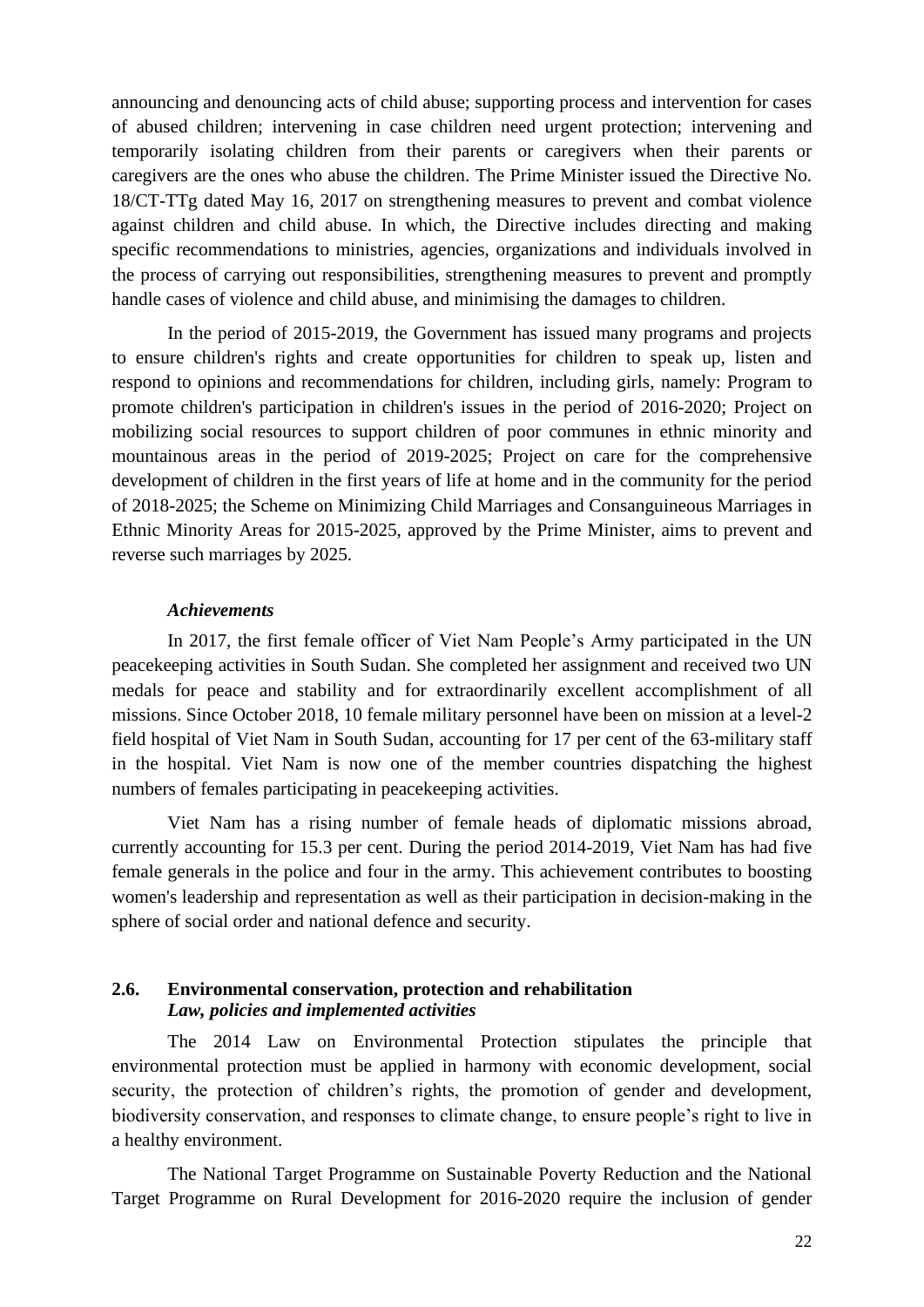mainstreaming into annual and five-year implementation plans of these target programmes. The target programmes also specify several spheres where climate change and disaster risk reduction should be considered when determining the objectives, roles and responsibilities of relevant stakeholders.

Viet Nam always implements seriously the international commitment on Environmental conservation, protection and rehabilitation, including gender mainstreaming and the empowerment of women in preventing and responding to climate change. For example, on the implementation of Paris Agreement (2016) with 68 tasks, including the integration of climate change adaption based on ecological system and community through the development of ecological system, protection of the diversified ecosystem, utilization of indigenous knowledge and giving priorities for the most vulnerable communities. In the NDC Report submitted by Viet Nam to the UN in 2015, the importance of gender equality in climate change adaptation by 2020 was emphasised, specifically: CC adaptation must go hand in hand with sustainable development, towards a low-carbon economy and ensure uniformity, inclusiveness, intersectoral, interregional, gender equality, hunger elimination and poverty reduction. The 3rd National Report submitted by Viet Nam to UNFCCC Committee (2018) also dedicated a part assessing on gender equality, including clear specification of CC impacts on women while proposing a number of responding measures. At the same time, in 2016, Viet Nam kicked off an initiative and approved the Hanoi Proposal to boost gender mainstreaming during the implementation of the Sendai Framework (2015- 2030) for Disaster Risk Reduction. The Hanoi Declaration introduced necessary measures to promote gender equality and women's leadership capacity in the Four Priorities for Action under the Sendai Framework, namely: understanding disaster risk; strengthening disaster risk governance to manage disaster risk; investing in disaster risk reduction for resilience; and enhancing disaster preparedness for effective response and to "Build Back Better" in recovery, rehabilitation and reconstruction. The Hanoi Recommendations were incorporated into the two-year Regional Plan that was approved at the Asian Ministerial Conference for Disaster Risk Reduction in New Delhi, in November 2016. Accordingly, the first eight communal plans on disaster prevention and control in 2016 were formulated with the participation of over 600 people (50 percent are women). Various gender responsive activities and measures were identified by local women and men to address the vulnerability of women and men and to take advantage of women's capacity.

In 2016, the Centre for Disaster Management within the Ministry of Agriculture and Rural Development led the development of the Guidelines on Gender Mainstreaming in the Community-based Programme on Disaster Risk Management. In 2016, the VWU developed an Action Plan on Disaster Risk Reduction and Climate Change Adaptation for 2017-2021. This Plan provided the VWU with a systematic approach to disaster risk reduction and work related to climate change adaptation with relevant stakeholders and enhanced its role in this area.

One example was the promotion of gender equality in protecting the low-stream waters of the Mekong River using biological water-filtering membranes and planting of Moringa oleifera along riverbanks and canals. implemented by the Ben Tre Creative start-up group.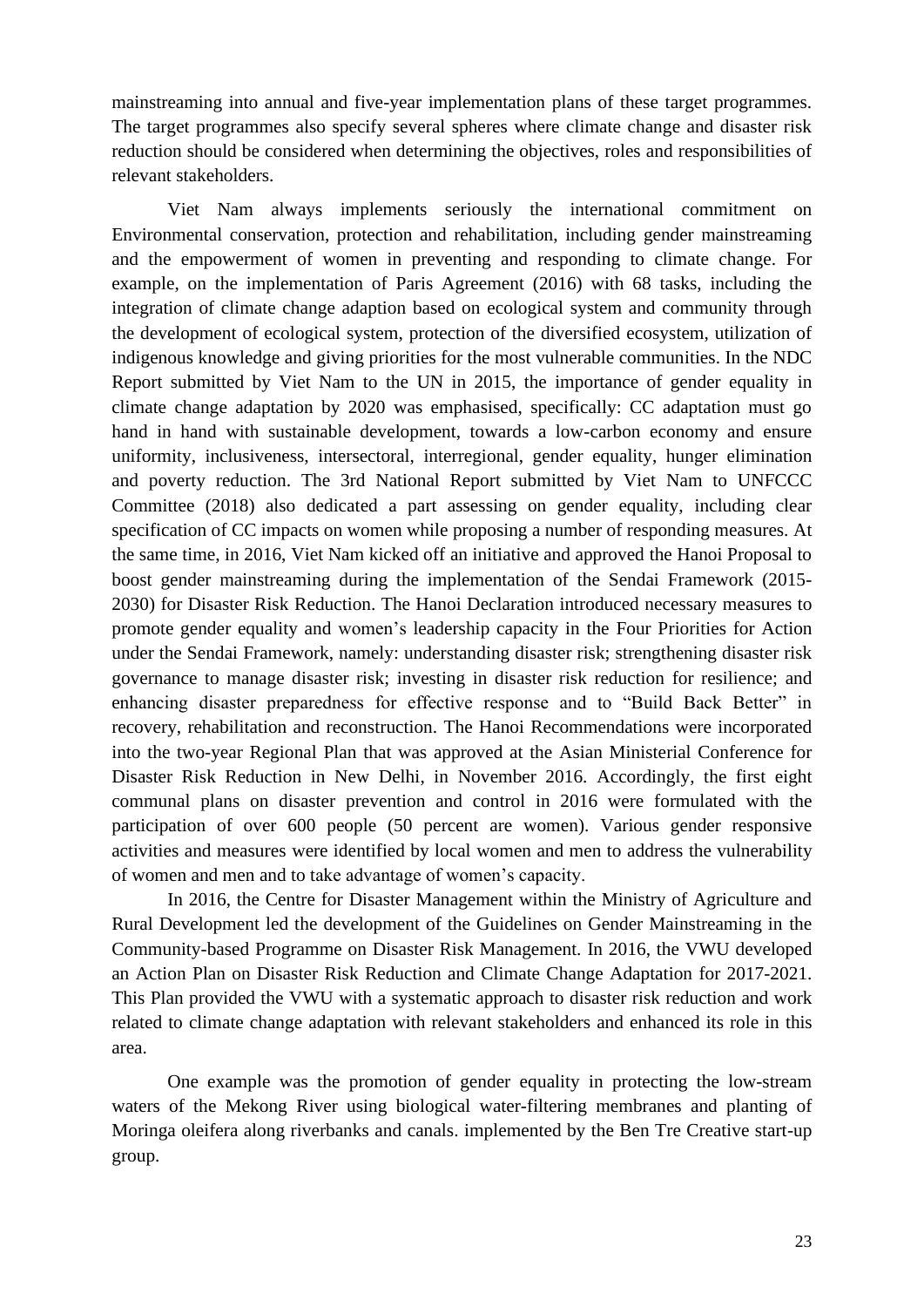#### *Achievements*

Viet Nam executed interventions to facilitate women to monitor water quality in several provinces, especially in the Mekong River Delta. in 2019, Viet Nam commemorated the World Ocean Day (8 June) and Viet Nam Sea and Island Week 2019 to explore different dimensions of gender in the relationship between humans and oceans. The events hosted a call for everyone's responsibility and obligation to take care of the planet's oceans by connecting, creating spill-over effects and spreading inspiration towards gender equality and the empowerment of women and girls worldwide in all oceanic domains.

Women play an increasingly significant role in climate change adaptation activities: over the past 10 years, women have played significant role in agricultural production. In agricultural production, women have decision voice in family and have been practicing new skills related to soil improvement, crop productivity and crop resilience, reducing investment costs.

Women's capacity for activity implementation has been strengthened with regards to disaster risk reduction and climate change adaptation (CCA). The Project entitled, Strengthening Women's Capacity in Disaster Risk Management and Reduction to Cope with Climate Change in Viet Nam, has helped foster knowledge and skills on gender mainstreaming in disaster risk reduction and community-based disaster risk management as well as in gender-sensitive disaster preparedness plans. Some models and initiatives to promote the participation and leadership of women in the process of developing and implementing environment and climate change-related activities in Viet Nam have been expedited. These include the Programme on Enhancing Opportunities for Women's Enterprises (FLOW/EOWE), which supports women-owned agricultural production and business facilities in the value chain of rice and upland crops, along with reinforcing climatesmart agriculture in 20 agricultural cooperatives. Another is the project Harnessing Climate Change Mitigation Initiatives to Benefit Women, which has supported the increase of women's business opportunities in technology such as clean stoves and biogas digesters; the project 'Partnership for Equitable Resilience to the Impacts of Climate Change of the Coastal Communities in Deltas of Viet Nam (PRC)' supported initiatives at the local level in five provinces and achieved increased climate resilience for more than 50,000 people in mostly coastal communities, half of whom were women; the project, Enhancing Capacity in Forest Management, implemented by the Centre of Research and Development in Upland areas (CERDA) in 2017 in Thanh Hoa, women received training on the rights and obligations of citizens, women's rights, the rights and obligations of forest owners, and climate change; the project on strengthening the access to solar energy that helps women save time doing housework and increases their educational opportunity and access to information.

### *Limitations and challenges*

Implementation of gender mainstreaming in preventing and controlling disaster risks and climate change has been quite limited.

In the agricultural production, there is high rate of male headed households benefiting from the greater application of science and technology in production than female headed households.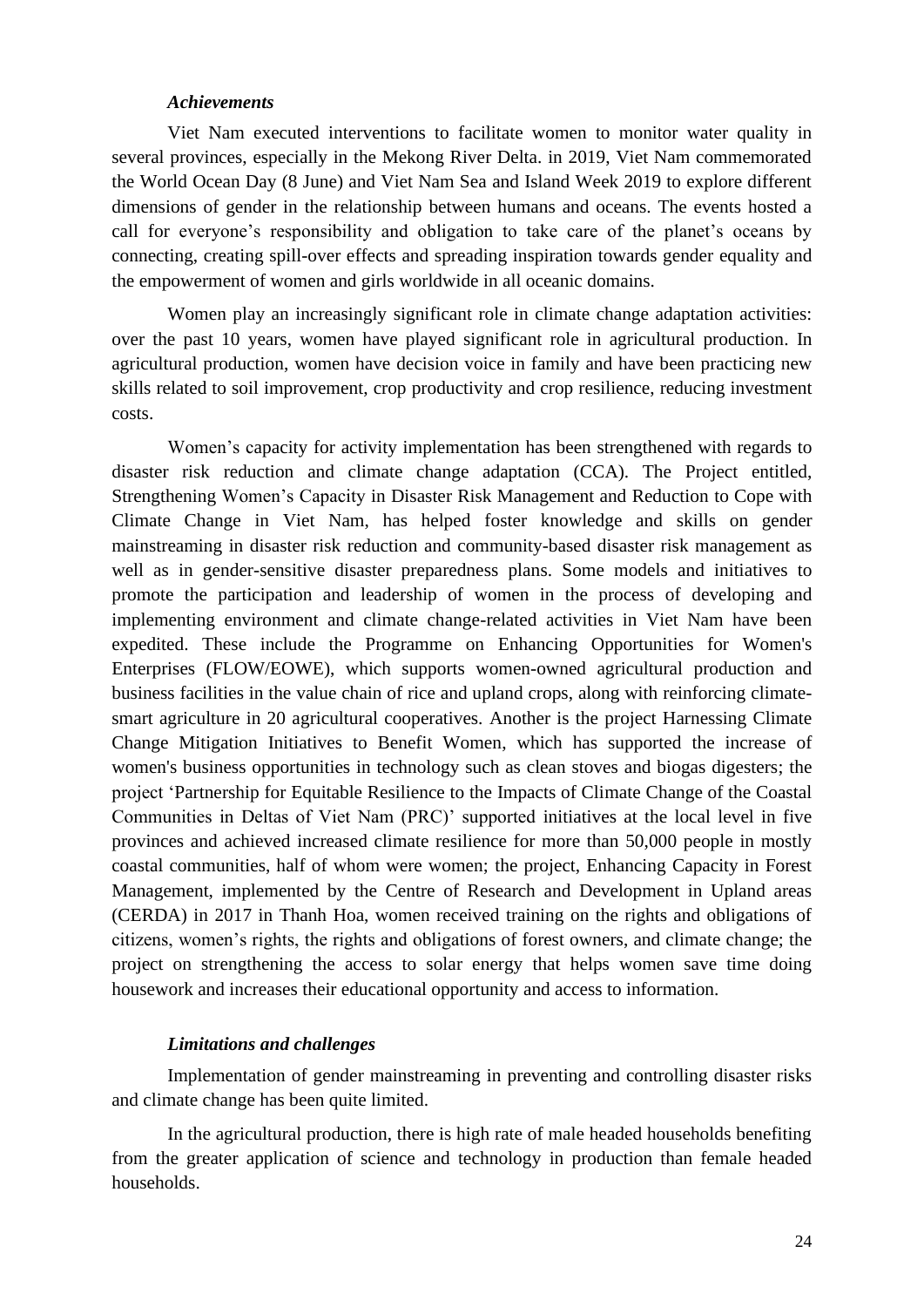# **SECTION 3**

# <span id="page-24-0"></span>**NATIONAL INSTITUTIONS AND PROCEDURES**

#### <span id="page-24-1"></span>**3.1. National mechanisms and organizations for gender equality**

The Ministry of Labour, Invalids and Social Affairs (MoLISA) performs the function of state management on gender equality nationwide. It undertakes functions, tasks and powers as stipulated by applicable laws and regulations, including the provision of guidelines for the implementation of gender equality. MoLISA also participates in evaluating the mainstreaming of gender equality issues in the formulation of legal documents. Further, the ministry summarizes, consolidates and reports to competent agencies on the implementation of gender equality in accordance with laws and regulations. <sup>36</sup> Ministries and ministerial-level agencies coordinate with MoLISA to perform the state management on gender equality within their respective ministries and sectors. People's Committees at all levels perform the state management function on gender equality in alignment with the decentralization of power.

The Gender Equality Department advises the minister of MoLISA to perform the state management function on gender equality on a nationwide scale.<sup>37</sup> A number of ministries and sectors have assigned a specific unit to be in charge of gender equality work. For example, the Committee on Ethnic Minority Affairs (CEMA) assigned this task to the Department of Ethnic Minority Affairs, the Ministry of Home Affairs (MoHA) has designated the General Affairs Department for this function, and the MoCST has assigned it to the Family Department.

Joint Circular No. 37/2015/TTLT-BLĐTBXH-BNV dated 2 October 2015 of MoLISA and MoHA guides the functions, tasks, powers and organizational structure of the Departments of Labour, Invalids and Social Affairs (DoLISAs) under the People's Committees of provinces and centrally run cities and Offices of Labour, Invalids and Social Affairs (OoLISAs) under People's Committees of rural districts, urban districts, towns or provincial cities. It specifies that the DoLISAs are both state management agencies for gender equality and standing bodies of the Committee for the Advancement of Women (CFAW) at the provincial level. As of the end of 2018, in line with the requirement of restructuring the organizational structure in the direction of streamlining, learning, increasing effectiveness and efficiency, all 63 localities have combined gender equality work and children's work or Children - Gender equality - Social protection under DoLISAs with the task of guiding the mainstreaming of gender equality issues in the formulation and implementation of local socio-economic development strategies and plans. The DoLISAs also advise on measures to promote gender equality in line with local socio-economic conditions (only Quang Ninh province has retained a Gender Equality Office).<sup>38</sup>

<sup>&</sup>lt;sup>36</sup> Government Decree No. 14/2017/ND-CP dated February 17, 2017 defining the functions, tasks, powers and organizational structure of the Ministry of Labour, Invalids and Social Affairs.

<sup>&</sup>lt;sup>37</sup> Decision 1246 / QD-LDTBXH dated August 19, 2017 of the Minister of Labour, Invalids and Social Affairs on defining the functions, tasks, powers and organizational structure of the Gender Equality Department.

<sup>38</sup> Joint Circular No. 37/2015/TTLT-BLĐTBXH-BNV dated 02 October 2015.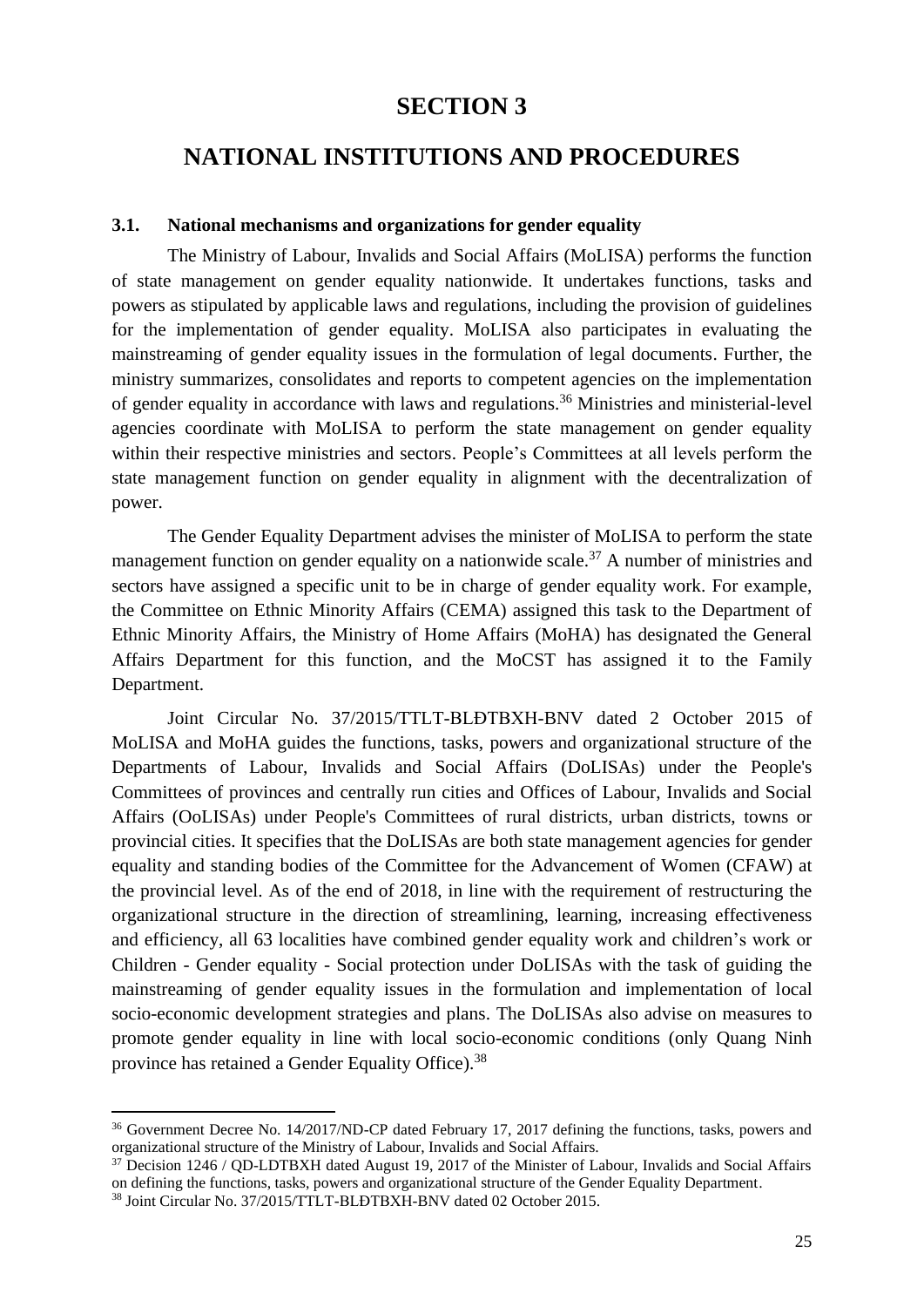The National Committee for the Advancement of Women in Viet Nam (NCFAW), an intersectoral collaboration organization of the government, was established in 1993. It has been promoting its role on researching and coordinating to handle intersectoral issues with regards to the advancement of women nationwide. MoLISA is the standing agency of the NCFAW and the MoLISA minister has been appointed chair of the NCFAW to ensure close linkages between the state management agency on gender equality and the intersectoral collaboration organization for the advancement of women, in an effort to facilitate the execution of tasks on promoting gender equality and women's empowerment nationwide. Members of the NCFAW consist of 18 vice ministers and officials of equivalent titles from various ministries and central agencies. The CFAW system was established in 42 ministries, sectors, ministerial-level agencies and agencies under the government as well as in all the 63 provinces and cities directly under the central government.

In 2017, the Prime Minister decided to establish the National Committee for Children to strengthen multi-sectoral coordination and cooperation in dealing with child-related issues, ensuring children's rights, including girls' rights.39. The President of the Committee is a Deputy Prime Minister; there are three Vice Presidents of the Committee, including the Minister of MoLISA being the standing Vice President, and 18 Members from relevant ministries, organizations and central agencies.

The VWU is a socio-political organization in the political system which operates at four levels from central to the grassroots level, with 17 million members. The VWU has a legal status and represents the legal and legitimate rights and benefits of all strata of Vietnamese women, striving for women's development and gender equality. Performing its representative function of safeguarding legal and legitimate rights and benefits of all strata of women and its sub-organizations, the VWU has been actively engaged in implementing state laws and policies as well as social mobilization on gender equality.

## <span id="page-25-0"></span>**3.2. Procedures for execution, supervision and monitoring of the implementation of national mechanisms and organizations for gender equality**

Viet Nam has been diligently performing the implementation and supervision procedures in cooperation with stakeholders during the execution of the Beijing Declaration and Platform for Action and the 2030 Agenda for Sustainable Development. MoLISA is the focal agency responsible for guiding the implementation of the Beijing Platform for Action. The Ministry of Planning and Investment (MPI) is the agency in charge of implementing the 2030 Agenda for Sustainable Development. During this process, ministries, sectors and social organizations shall jointly participate in the implementation and consultation for the periodic reports of the two documents. In particular, the VWU has made practical contributions in the process of accelerating the implementation as well as the preparation of national reports.

The aforementioned priority is also guaranteed in the execution of the Gender Equality Law, the Law on Laws and other relevant legal documents. Implementing Article 25 of the Gender Equality Law and Article 13 of the Law on Oversight activities of the National Assembly, on a yearly basis, the Government always reports to the National Assembly on the

<sup>39</sup> Decision No. 856/QD-TTg dated June 15, 2017 of the Prime Minister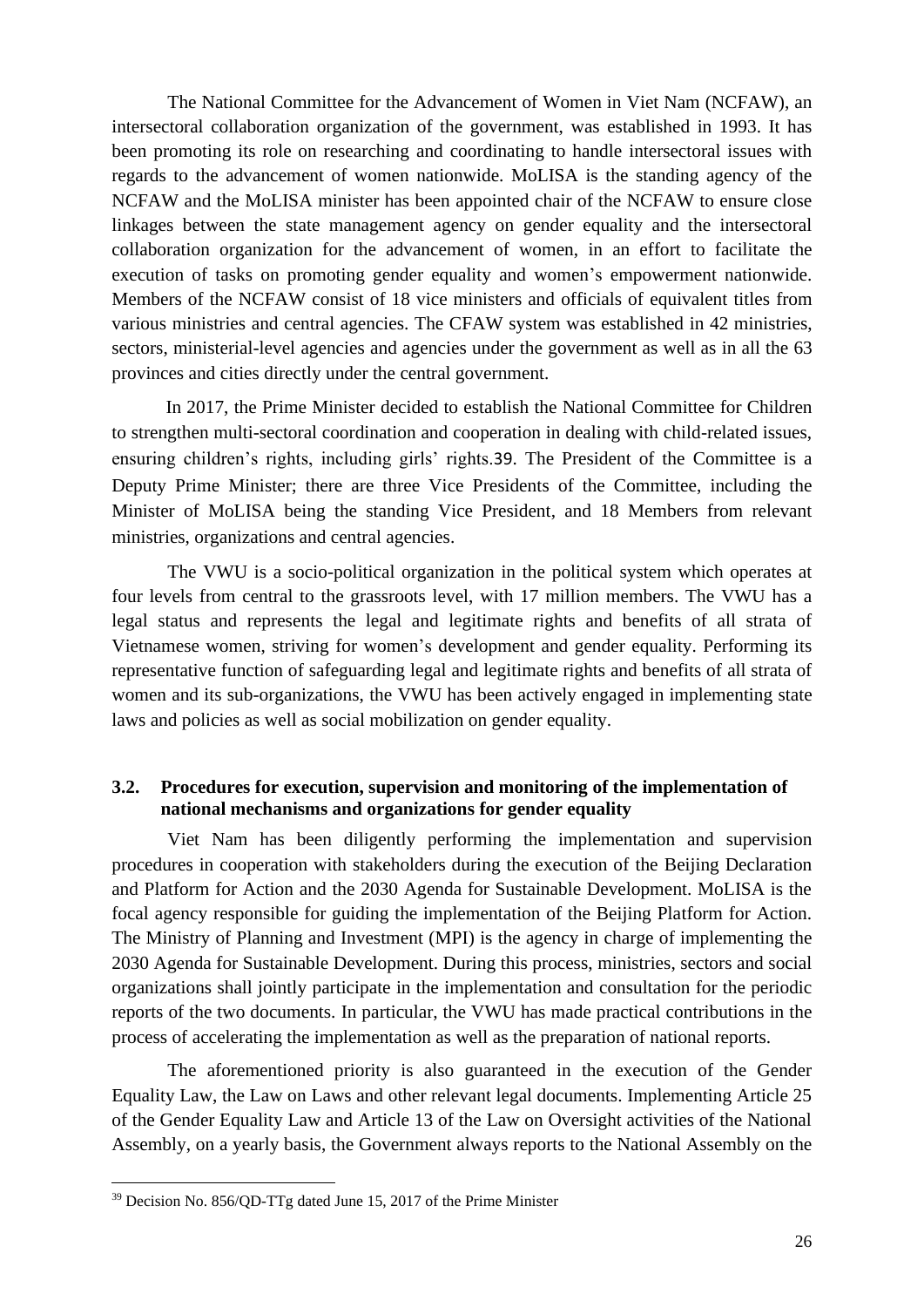implementation of national targets on gender equality. The Parliamentary Committee for Social Affairs also prepares a verification/legislative review report on the Government's report to send to National Assembly deputies.

In order to ensure a smooth undertaking of the process, the Government of Viet Nam is executing the National Action Plan for Implementation of the 2030 Agenda for Sustainable Development.<sup>40</sup> This Plan specifies content on gender equality and empowerment of all women and girls as the key priority in implementing the 17 SDGs of Viet Nam up to 2030, including 115 targets.

# **SECTION 4**

## <span id="page-26-0"></span>**STATISTICAL WORK ON SEX-DISAGGREGATED DATA IN VIET NAM**

#### <span id="page-26-1"></span>**4.1. Achievements and challenges**

In the last five years, statistical work on sex-disaggregated data in Viet Nam has made significant progress. In an effort to provide actual status on gender equality, the Ministry of Planning and Investment (MPI) has taken the lead in issuing publications and conducting studies and surveys, in collaboration with MoLISA and other ministries, sectors and international organizations. Specifically: (i) the publication entitled Facts and Figures on Women and Men 2015-2016 (MoLISA as the lead agency in coordination with UN Women Viet Nam); (ii) since 2018, publication of annual facts and figures on women and men (conducted by the General Statistics Office  $(GSO) - MPI$ ); (iii) organizing the  $2<sup>nd</sup>$  Survey on Violence Against Women and Girls in Viet Nam in 63 localities with the participation of 6,000 women aged between 16-64 (conducted in 2018-2019 by MoLISA in coordination with MPI and UNFPA); (iv) implementing the 2015 Law on Statistics. Regarding the latter, by the end of 2018, ministries and sectors had enacted sectoral statistical indicators on gender equality, including statistical indicators on gender equality or mainstreaming of gender equality-related content.<sup>41</sup> Furthermore, there are major surveys every year providing disaggregated data on geographic locations, income, sex, age, education, such as the annual Survey on Labour and Employment, the annual Survey on Population Changes, or the Household Living Standards Survey.

Implementing the Statistical Law, and under the government's instructions, the MPI issued Circular No. 10/2019/TT-BKHDT dated 30 July 2019 regulating the national set of gender development indicators. This is a collection of many indicators that reflect the important characteristics, nature and main linkages on gender development in Viet Nam. It is the basis for monitoring and evaluating the situation of gender development and the advancement of women and gender equality in all fields of life, economy and society. It aims to meet the need for gender statistical information of relevant agencies, organizations and individuals. The 78 indicators are broken into six groups, namely: (i) population and

<sup>40</sup> Decision No. 622/QD-TTg dated May 10, 2017 of the Prime Minister.

<sup>&</sup>lt;sup>41</sup> The government's report on the implementation progress of national targets on gender equality 2018.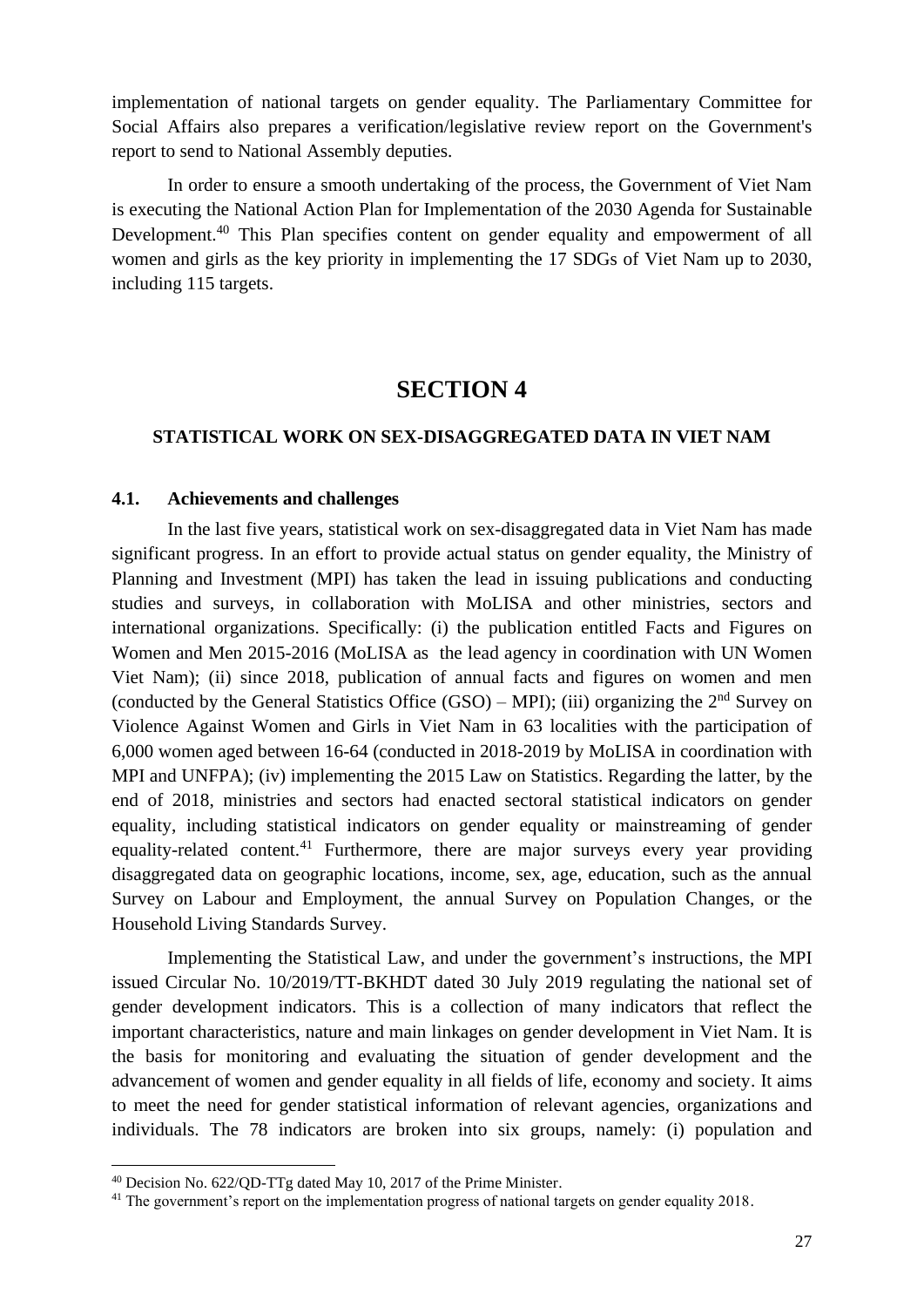demography; (ii) labour, employment and access to resources; (iii) leadership and management; (iv) education and training; (v) health and related services and (vi) genderbased violence and social safety. The new gender statistics indicators will make the collection and reporting of gender statistics more feasible than the previous period, thus meeting the current needs for using gender-related data in Viet Nam.

Viet Nam has also paid attention to strengthening coordination mechanisms between producers and users in performing action plans on gender statistics in the future, specifically regarding the collection of gender statistics from national and international reports; consistency in sex-disaggregated data between state management agencies and national statistical agencies (National Strategy on Gender Equality and related policies), and regarding enhancements to officers' capacity to use and collect statistics.

Nevertheless, although a national mechanism is available to ensure the performance of gender statistical work, the implementation still encounters various difficulties and shortcomings. Specifically: (i) limitations in the use of sex-disaggregated data sources, for example when original data are available but either not publicly released or hard to access; (ii) limitations in the coordination and sharing of statistical information, especially among ministries and sectors; and (iii) insufficient numbers and expertise of human resources working on gender statistics.

# <span id="page-27-0"></span>**4.2. The national set of indicators to monitor the implementation progress of SDGs of Viet Nam**

Besides the implementation of the national indicators pursuant to the 2015 Law on Statistics, Viet Nam has issued and executed a set of statistical indicators on sustainable development, including the list and description of statistical indicators. The list of statistical indicators on sustainable development of Viet Nam is composed of sequential numbers, codes, corresponding codes of national statistical indicators, objectives, names of indicator, and implementation roadmap. The description of statistical indicators on sustainable development of Viet Nam covers: concept, calculation methodology, main disaggregation groups, publicizing periods, data sources, and the various agencies in charge of data collection and consolidation (Pursuant to Circular No. 03/2019/TT-BKHĐT stipulating the Set of Statistical Indicators on Sustainable Development of Viet Nam issued by MPI). This set of 158 indicators is related to 17 general goals and 115 specific targets of Viet Nam as specified in Decision No. 622/QD-TTg, of which:

(1) 38 indicators fall under the national statistical indicator system issued in association with the 2015 Law on Statistics;

(2) 103 indicators were built upon global indicators on sustainable development; $42$ 

(3) 18 statistical indicators follow Roadmap B and are to be collected and consolidated from year 2025.

 $42$  The remaining indicators are not specified in the set of statistical indicators on sustainable development of Viet Nam because: some are qualitative indicators; some are calculated on the global scale only and by international organizations; some are not relevant to the socio-economic situation in Viet Nam; and some apply to specific areas only.